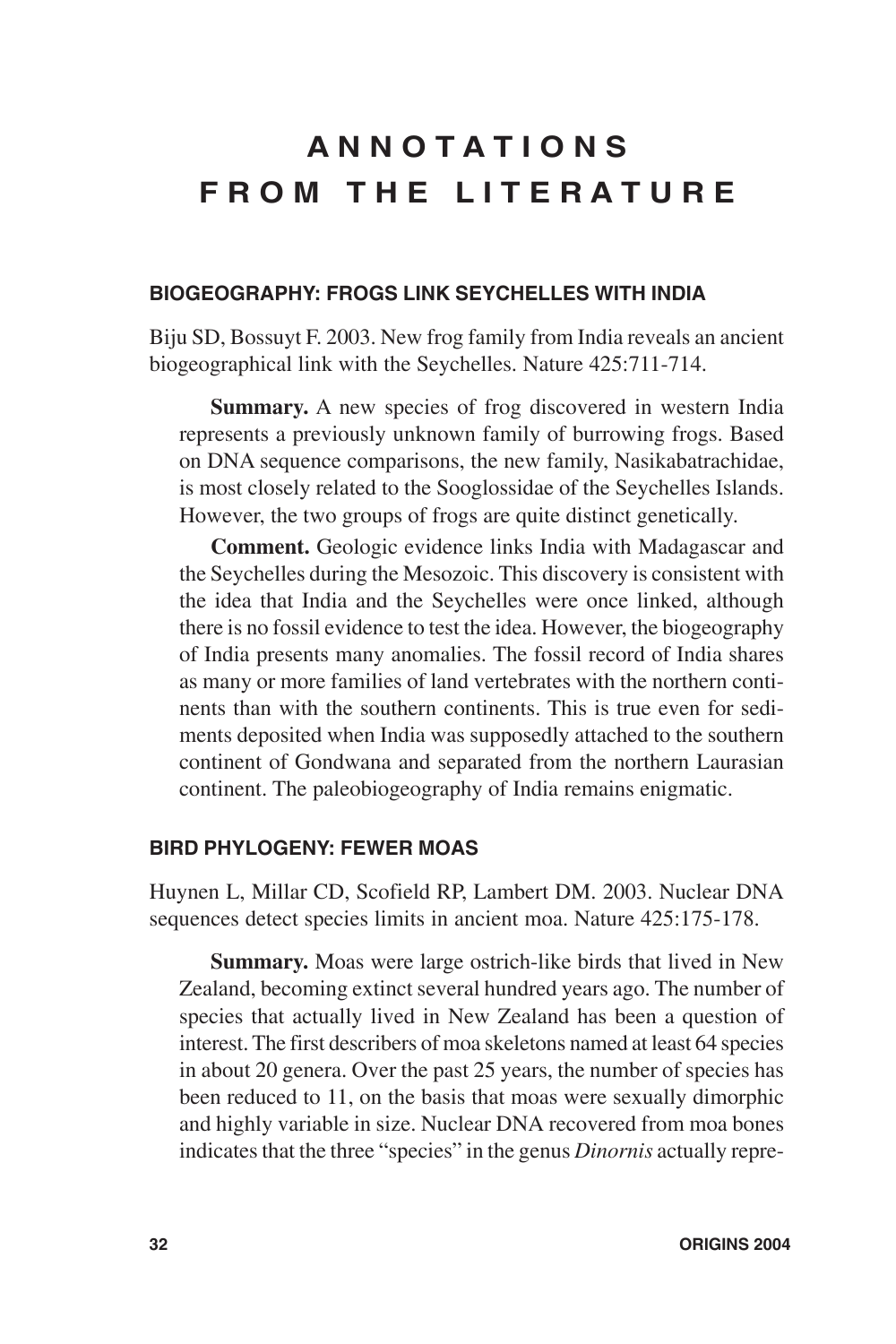sent only two groups, one from the North Island and one from the South. This further reduces the number of moa species by one species, and suggests the possibility that further reduction might be justified.

**Comment.** Moas may have been more highly variable morphologically than modern bird species. To what extent this tendency applies to the rest of the fossil record remains unknown. Another problem is the tendency among paleontologists to give a separate name to specimens that are only slightly different, especially if they are found at different fossil localities. Both these points show the need for caution in interpreting patterns of evolutionary relationships based only on skeletal material.

# **BIRD PHYLOGENY: WHERE DOES THE HOATZIN FIT?**

Sorenson MD, Oneal E, Garcia-Moreno J, Mindell DP. 2003. More taxa, more characters: the hoatzin problem is still unresolved. Molecular Biology and Evolution 20:1484-1499.

**Summary.** The hoatzin is a South American bird with unique traits that make it difficult to classify. Previous reports have allied the hoatzin with cuckoos, pheasants, or turacos. Comparisons of nuclear DNA rule out any relationship with pheasants, and make highly unlikely any relationship with pheasants or cuckoos. Some weak support was discovered for relationship with falcons or doves, but the hoatzin appears not to have any identified close relatives. Previous reports of hoatzin affinities with turacos were based on sequences of mitochondrial DNA with numerous errors.

**Comment.** The hoatzin is a bird of enigmatic affinities, restricted to South America, and without known fossil ancestors. The significance of the previous identification as a turaco was commented on in Origins 52:42.

#### **CREATION AND "MAGIC BULLETS"**

Ham K. 2003. Searching for the "magic bullet." Creation 25(2):34-37.

**Summary.** Creationists have a history of uncritical acceptance of claims that tend to support creation. Several of these spurious claims have been refuted by creation scientists, much to the dismay of the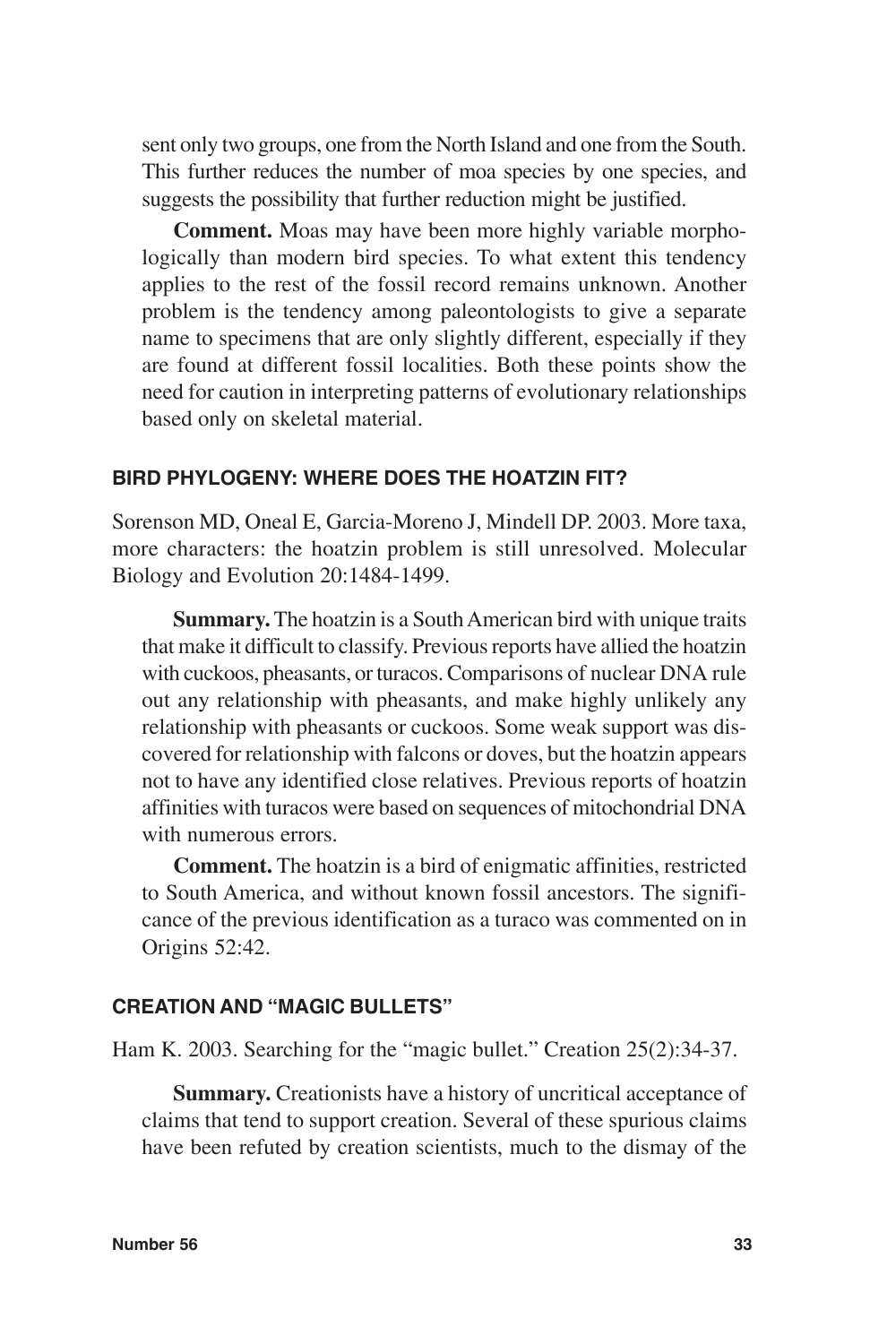laity. Creationists should be eager to learn which arguments are sound and which are not, but too many seem eager to find some "magic bullet" that will prove creation and refute evolution once and for all. This is not likely to happen, and is not even necessary. We will never have all the answers, and it is more important to know the limitations of our knowledge than to be able to out-debate someone with views different from our own. Everyone has the same evidence available to him; creationists must learn to interpret the evidence within the Biblical view of earth history.

**Comment.** This is a refreshing statement that should be thoughtfully read by all creationists. If put into practice, the result would surely be an advance in our collective understanding, and an increase in respect among those with whom we disagree.

# **DESIGN: IRREDUCIBLY COMPLEX CONVERGENCE**

Kesel AB, Martin A, Seidl T. 2003. Adhesion measurements on the attachment devices of the jumping spider *Evarcha arcuata*. Journal of Experimental Biology 206:2733-2738; and Kesel AB, Martin A, Seidl T. 2004. Getting a grip on spider attachment: an AFM approach to microstructure adhesion in arthropods. Smart Materials and Structures 13:512-518.

**Summary.** The cuticle or exoskeleton of arthropods is composed of a polysaccharide, chitin, complexed with proteins and lipids. This material is notable for its low adhesion to surfaces and yet many arthropods are capable of walking on smooth vertical surfaces like glass windows or painted walls. In at least some insects, the ability to attach to smooth surfaces is known to be mediated by an oily fluid.<sup>1</sup> In these two almost identical papers, Kesel et al. show that a different mechanism involving van der Waal's forces is used by the jumping spider *Evarcha arcuata*. Thousands of tiny fibers, setule, on the feet of these spiders interact with surfaces they contact taking advantage of the weak intermolecular van der Waals' force. Added together, the estimated 624,000 setule on each jumping spider have the potential to exert a force sufficient to hold 160-173 times the mass of *E. arcuata*.

**Comment.** Geckos are known to use a system for attachment almost identical to that reported for spiders by Kesel et al.<sup>2</sup> In their words, "The attachment systems of spiders and geckoes show astounding similarities."3 This is remarkable given the profoundly differ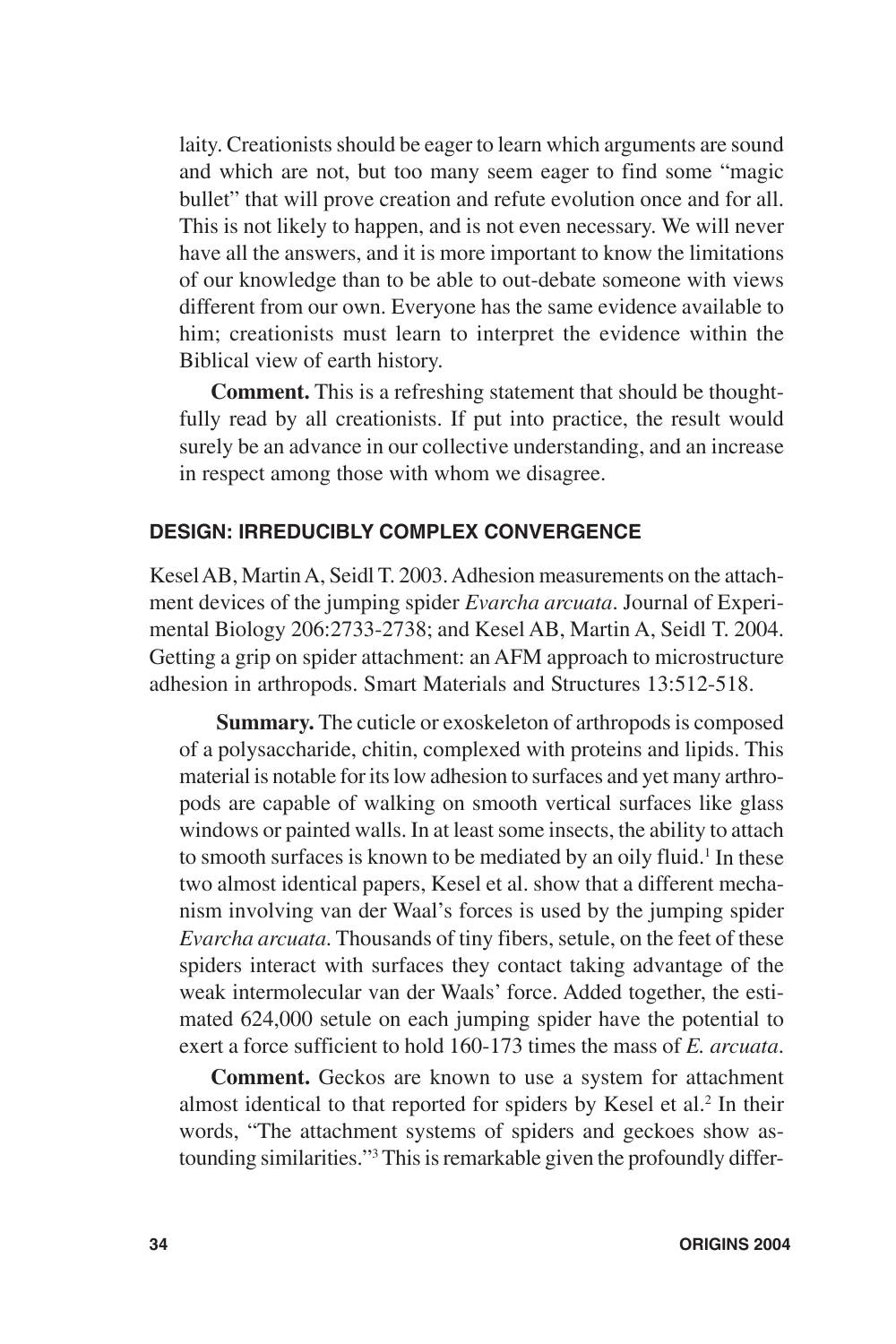ent surface materials found on arthropods and reptiles: chitin and keratin respectively. Presumably, arriving at these similar solutions to the problem of attachment would require very different genetic, developmental and biochemical mechanisms given the profound differences between arthropods and vertebrates.

Explaining morphological similarities in the feet of geckos and jumping spiders as a dramatic example of convergent evolution seems implausible given the mechanism by which attachment occurs in both taxa. The problem is that van der Waals' forces only act over very short distances. In addition, they are relatively weak. To take advantage of these forces requires both very small hairs and a large number of them. No gradualistic path to what is seen in jumping spider and gecko feet is evident, as gradual reduction in hair size on feet will achieve nothing until size falls below a very small threshold. In addition, even given small hairs already present on the feet, they must exhibit appropriate mechanical properties including elasticity and flexibility to allow efficient surface contact. If they are to achieve sufficient force to hold spiders or geckos on smooth surfaces these hairs must be present at very high densities.

Perhaps it could be argued that a few small hairs on the feet could increase traction with more producing greater traction. Thus natural selection could select for those individuals with more hairs on their feet. This scenario relies on some chance process to produce the very small hairs in the first place and assumes that fewer larger hairs would not be a superior solution to the traction problem. In addition, traction generated using this mechanism has the disadvantage of requiring significant force to detach feet from a surface, something presumably achieved via a modification in how feet are peeled off a surface. Thus the cost of having "sticky feet" that are not sticky enough to allow climbing on smooth surfaces may outweigh the advantages.

Use of tiny hairs to take advantage of van der Waals' forces when attaching to smooth surfaces appears to be a complex yet elegant solution to a difficult problem. This solution can logically and reasonably be explained within the context of intelligent causes, but presents difficulties when invoking chance modifications coupled with natural selection. The fact that this mechanism is now known in two very different taxa compounds this problem, as no obvious common ancestor could have provided this engineering solution as a genetic heritage and thus it must have evolved multiple times. On the other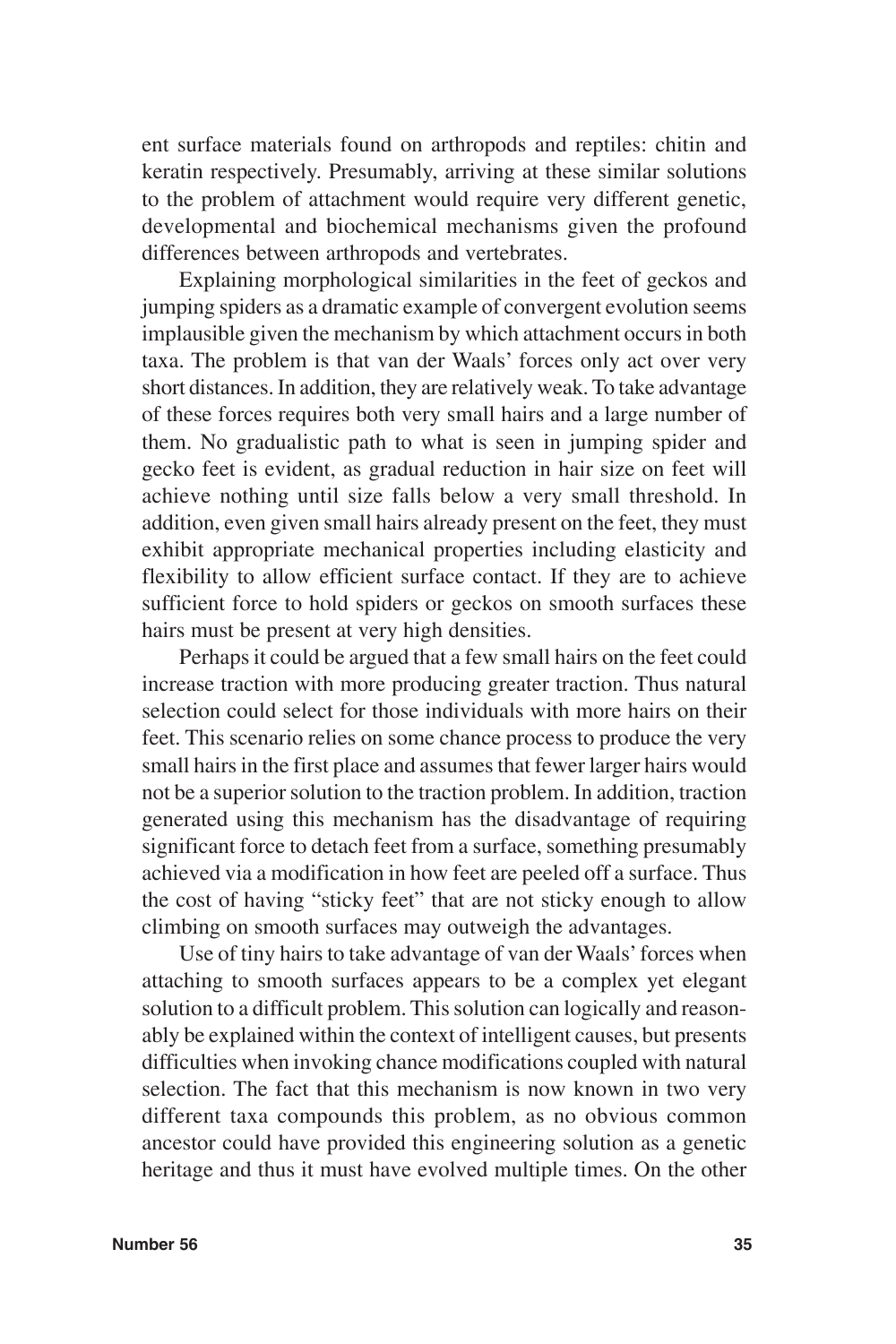hand, an Intelligent Designer would be free to employ the same solution in multiple organisms. (TS)

#### **ENDNOTES**

- 1. Walker G. 1993. Adhesion to smooth surfaces by insects a review. International Journal of Adhesion and Adhesives 13,3 -7.
- 2. Autumn K, Liang YA, Hsieh ST, Zesch W, Chan WP, Kenny TW, Fearing R, Full RJ. 2000. Adhesive force of a single gecko foot-hair. Nature 405:684-688.
- 3. Kesel AB, Martin A, Seidl T. 2004. Getting a grip on spider attachment: an AFM approach to microstructure adhesion in arthropods. Smart Materials and Structures 13:512- 518.

#### **GENE DUPLICATION AND PROTEIN EVOLUTION**

Behe, MJ, Snoke DW. 2004. Simulating evolution by gene duplication of protein features that require multiple amino acid residues. Protein Science 13:1-14.

**Summary.** A common explanation for the origin of new genes involves duplication of an already functional gene followed by modification of one copy to produce a novel function. Behe and Snoke examine this concept using mathematical modeling and published rates of gene duplication and mutation. Their model assumes the simplest route to production of new gene function: a duplicated gene free from purifying selection and subject to point mutation, but not recombination. In addition, they consider a biologically relevant number of modifications that must be made in the gene to create a novel function. Because the minimum number of changes necessary for most new functions appears to be greater than one altered amino acid and the number of changes needed in DNA for each altered amino acid varies between 1 and 3, making definitive estimates is difficult, but any reasonable estimate is useful when evaluating the validity of the duplication-mutation model; especially given its widespread acceptance.

Behe and Snoke show that, given liberal estimates, fixation of features requiring changes in multiple residues requires population sizes and numbers of generations that "seem prohibitive." They thus conclude that gene duplication coupled with point mutations does not appear to be a promising mechanism for producing novel functions in proteins that require more than a single point mutation.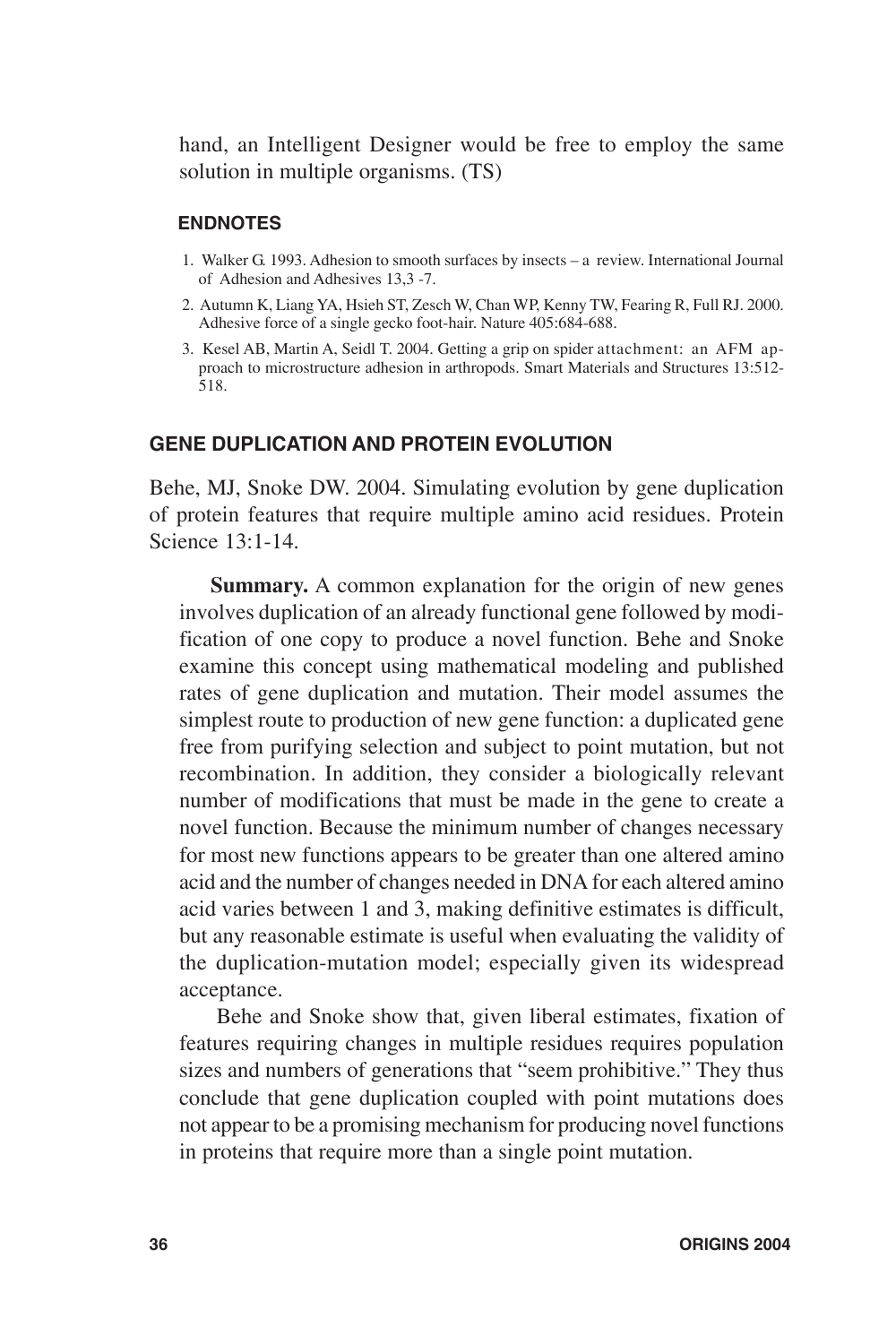**Comment.** This paper does not exclude the possibility that other more complex mechanisms involving larger mutations and/or selection of intermediate states acting on duplicated genes may serve as engines of new gene production. The problem is that these other mechanisms appear to be even more complex and thus less probable than the conceptually simple duplication-point mutation model Behe and Snoke examined. While their paper suggests that other potential mechanisms should be rigorously examined before discarding gene duplication and modification as a potential mechanism of evolution, it clearly demonstrates that even the most superficially reasonable sounding Darwinian mechanisms should be carefully evaluated before they are accepted as truly reasonable. (TS)

# **ECOLOGY: SNAILS REJECT BERGMAN'S RULE**

Hausdorf B. 2003. Latitudinal and altitudinal variation among north-west European land snail species. Global Ecology and Biogeography 12:389- 394.

**Summary.** Body sizes of land snail species in northwestern Europe are generally larger in lower latitudes and smaller in higher latitudes. This is the opposite of the relationship observed in many birds and mammals and summarized in Bergman's Rule. Bergman's rule states that species tend to be larger at higher latitudes; a similar pattern has also been noted with higher elevation. No pattern of species size was observed in the Alps, but individuals within a species tended to be smaller at high elevations. The reason for the smaller species in northern latitudes seems to be that the northern snails are generally from families with small body size, while southern snails are largely from families with larger body size. When the effects of phylogeny are removed, no pattern is discernable in body sizes of land snail species.

**Comment.** Ecological "rules" that apply to some taxonomic groups may not apply to other groups. Differences in body size of European land snails may reflect historical factors such as the body size of the first colonist, rather than due to natural selection acting in parallel ways in independent lineages.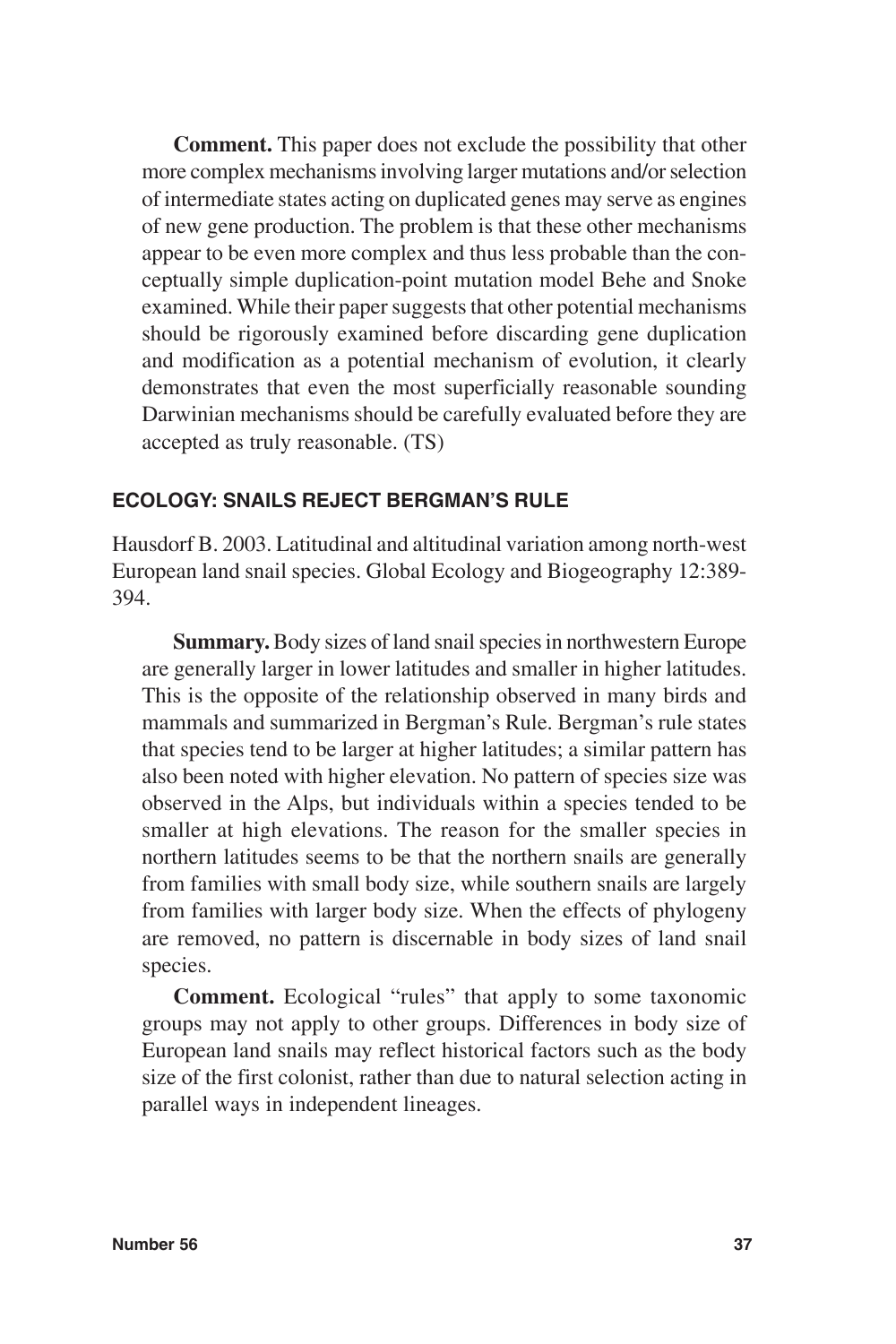#### **GENE DUPLICATION: A SOURCE OF NEW INFORMATION?**

Zhang J. 2003. Evolution by gene duplication: an update. Trends in Ecology and Evolution 18:292-298.

**Summary.** Gene duplication and subsequent divergence is thought to be the source of new genetic information needed for increasing complexity during evolution. Duplication of genetic material was observed as long ago as 1936. The proportion of duplicated genes in an organism's genome is estimated to range from 17% in certain bacteria to 65% in the plant, Arabidopsis. This is probably an underestimate, because many purported gene duplicates have diverged so much that the sequences no longer appear similar. Gene divergence occurs through random mutation, and the longer two gene sequences have been isolated, the greater the differences in sequence. One gene copy may remain functional, while the other copy accumulates mutations freely. Many duplicated genes become degenerate, nonfunctional pseudogenes, although some pseudogenes may have a function. Pseudogenes are abundant — mammals have one pseudogene for about every two functional genes. Some gene copies may remain functional and diverge very little. Still other duplicated genes may lose part of their function and become specialized, such as being expressed in different tissues. In rare cases, a new function may evolve, as in the case of the douc langur monkey. This monkey has two copies of a gene for an RNA-degrading enzyme, while other monkeys have only one copy. The extra copy aids the langur digest its specialized diet of leaves. Positive natural selection is thought to be an important factor in creating new gene functions for duplicated genes. Duplicated genes may help provide functional redundancy, which protects organisms against the potentially harmful effects of gene degeneration.

**Comment.** Genes may become duplicated, but it is not so clear that new functions may arise for gene copies. If most genes have been subject to natural selection so that they are functioning efficiently, it is easy to suppose that random mutations accumulating in a redundant gene copy would tend to reduce the functional efficiency, and would be selected against. This would prevent a new function from evolving. If the duplicate copy could mutate free of selection, it seems far more likely to become a non-functioning pseudogene. The chances of a duplicated gene somehow accidentally acquiring a new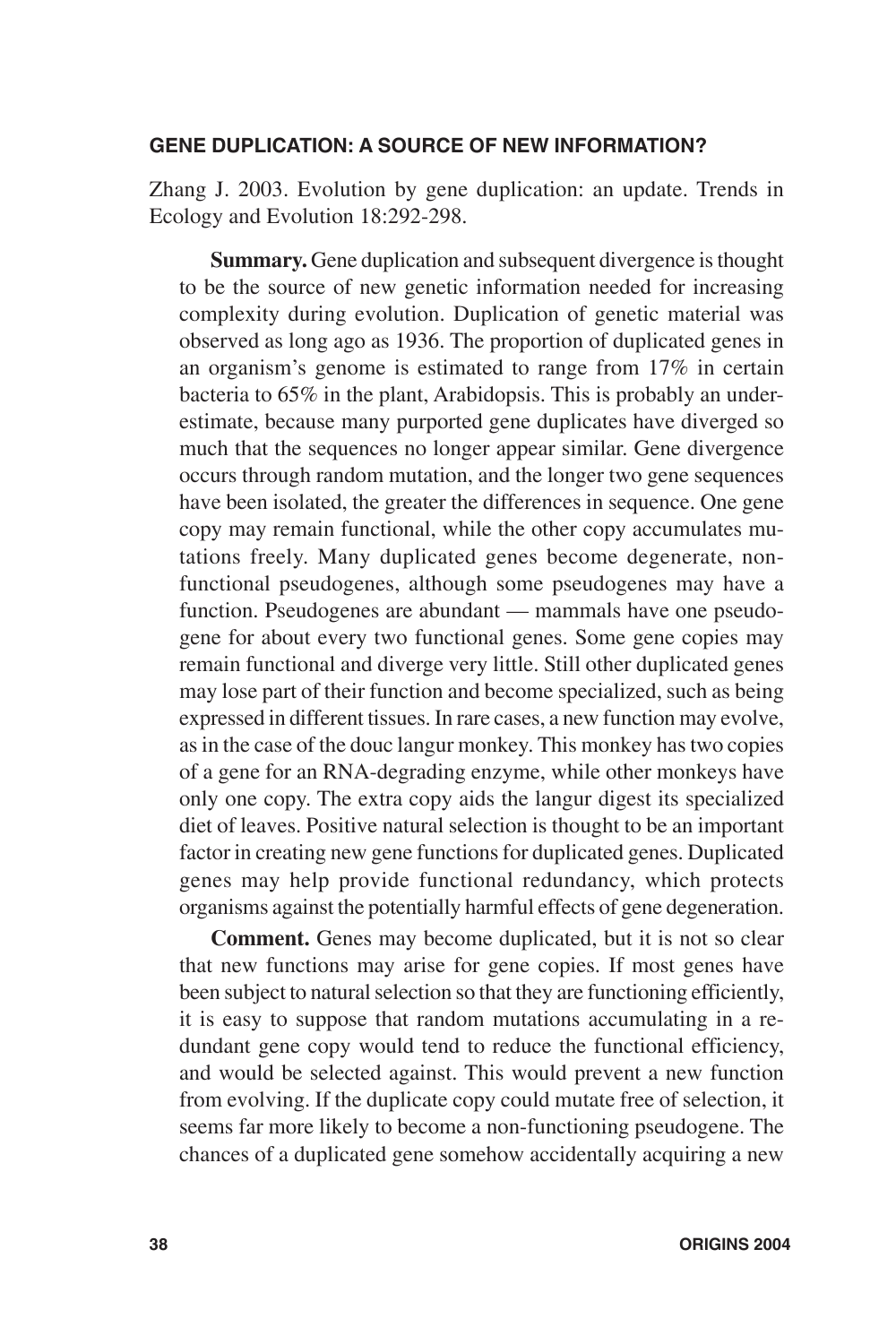function without disrupting other gene interactions seem remote indeed. The high incidence of pseudogenes, and the tendency of genetic systems to degenerate in the absence of natural selection, cast serious doubts on claims that gene duplication serves as the source of new genetic information.

# **GEOLOGY: DEEP-WATER LAGERSTÄTTEN ONLY IN THE CAMBRIAN?**

Orr PJ, Benton MJ, Briggs DEG. 2003. Post-Cambrian closure of the deep-water slope-basin taphonomic window. Geology 31:769-772.

**Summary.** Fossil localities with exceptional preservation of softtissued organisms (Konservat-Lagerstätten) are over-represented in the Cambrian and Jurassic. The high incidence of Konservat-Lagerstätten in the Cambrian seems to be associated with a relatively low incidence of deep bioturbation. Cambrian sediments have similar numbers of types of fossil traces, compared to other Paleozoic sediments, but have relatively low levels of traces left by active feeders. Cambrian Konservat-Lagerstätten are mostly found in sediments interpreted as deep water, and their over-representation in the fossil record may be due to a reduced number of active feeders in Cambrian fossil communities.

**Comment.** There may be a pattern in the sequence of depositional environments in which exceptional faunas (Konservat-Lagerstätten) are preserved in the fossil record. Cambrian examples are mostly from sediments interpreted as deep water slope or basins; Upper Paleozoic and Triassic examples are mostly from sediments interpreted as broad coastal delta plains; Jurassic examples are mostly from sediments interpreted as restricted, oxgyen-deficient marine basins (Allison and Briggs, *Geology* 21:527-530). These interpretations should be taken into consideration by those working to model the flood. The abundance of Cambrian lagerstätten may suggest they formed during the onset of the Genesis flood, and that this event might have begun as a deepwater catastrophe.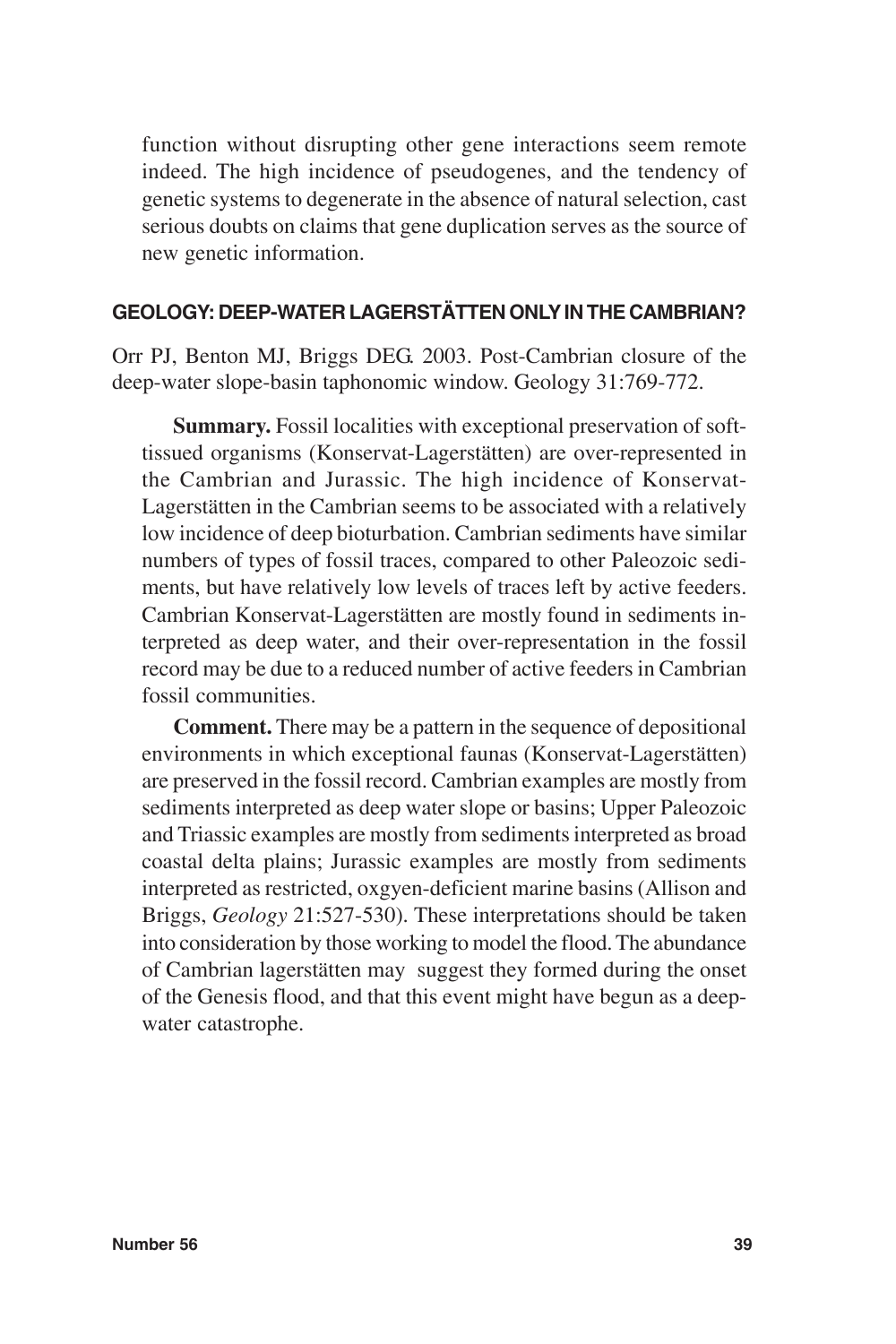# **GEOLOGY: DEVONIAN MASS-EXTINCTION LINKED TO IMPACT**

Ellwood BB, Benoist SL, El Hassani A, Wheeler C, Crick RE. 2003. Impact ejecta layer from the Mid-Devonian: possible connection to global mass extinctions. Science 300:1734-1737.

**Summary.** Evidence of a mid-Devonian extraterrestrial impact has been discovered in the Anti Atlas desert of Morocco. The evidence includes shocked quartz, anomalous concentrations of heavy metals, a large negative carbon isotope shift, and microspherules. This discovery is of special interest because it coincides with a global mass extinction that may have destroyed up to 40% of genera of marine animals.

**Comment.** No known impact crater is associated with this stratigraphic level. Despite the success of the end-Cretaceous impact hypothesis, scientists have not yet successfully linked any other mass extinction to an extraterrestrial impact. The causes of mass extinctions are still not well understood.

# **GEOLOGY: METEORITE FRAGMENTS AT THE P/T BOUNDARY**

Basu AR, Petaev MI, Poreda RJ, Jacobsen SB, Becker L. 2003. Chondritic meteorite fragments associated with the Permian-Triassic boundary in Antarctica. Science 302:1388-1392. Comment, Science 302:1314-1316.

**Summary.** The greatest and most dramatic change in fossil content occurs at the transition of the Upper Permian and Lower Triassic. Much speculation has transpired concerning the cause of the greatest of the "mass extinctions," with recent discussion focusing on the possibility of an extraterrestrial impact. This possibility is strengthened with the discovery reported here, of dozens of meteorite fragments in end-Permian sediments at the base of the Fremouw Formation at Graphite Peak in Antarctica. Associated geochemical evidence, along with shocked quartz also suggests an extraterrestrial impact. Metal grains are present, similar to those found in end-Permian sediments in China and Japan. However, the lack of a suitable impact crater at the appropriate stratigraphic level causes many scientists to remain skeptical. More evidence is needed to settle the question of the cause of the end-Permian extinction.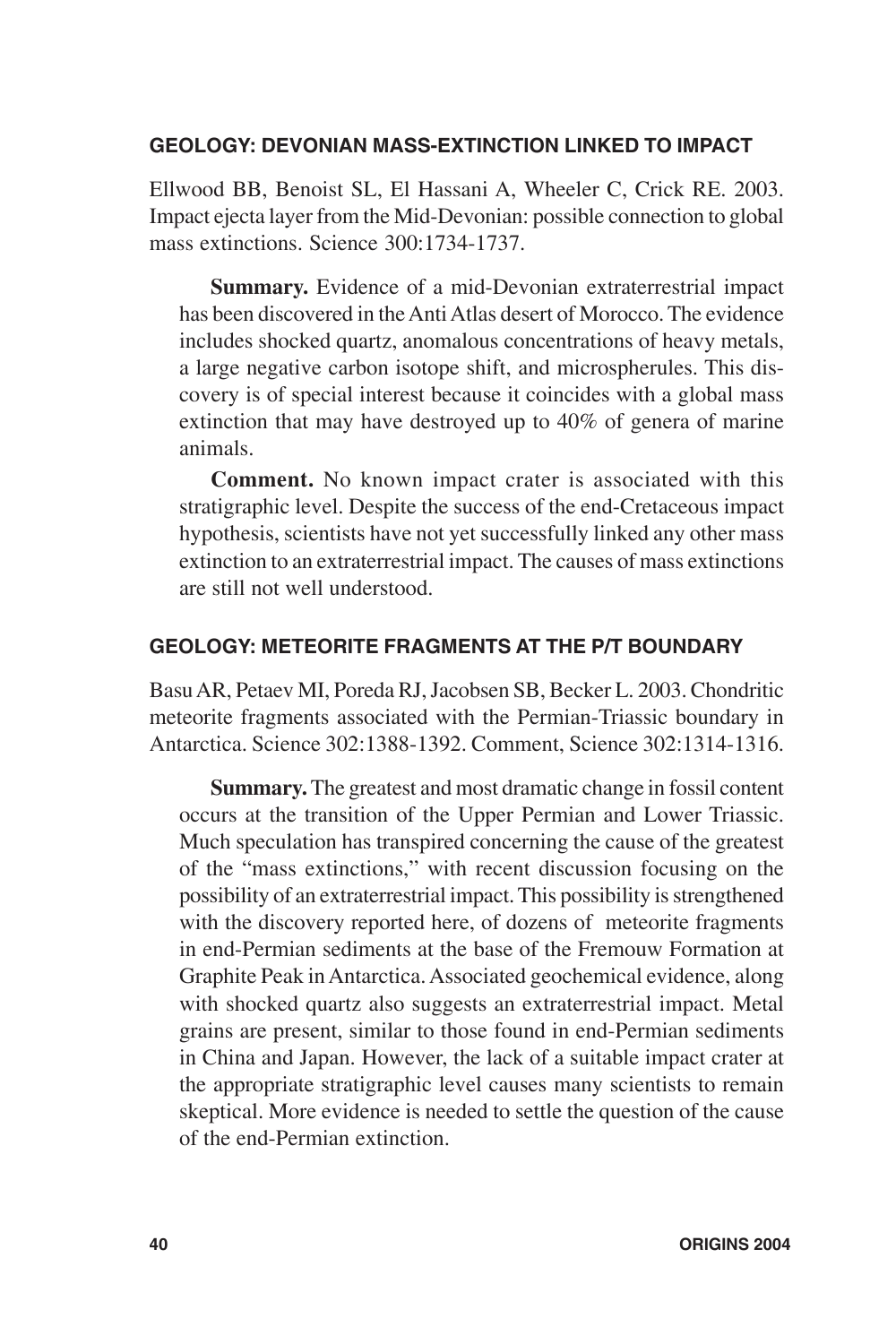**Comment.** Abrupt changes in fossil content and abundance at certain points in the fossil record are difficult to explain. The usual term, "mass extinction" is descriptive, but not explanatory. One or more catastrophic events seems indicated, but it is difficult to determine what process could destroy so many entire species and higher taxa yet leave the diversity of survivors seen in the succeeding layers. Perhaps the fossil record is not composed of a series of independent events over long ages, but is somehow tied together in a complex catastrophic process that is not yet understood.

# **GEOLOGY: MOVING HOTSPOTS IN THE PACIFIC**

Tarduno JA, Duncan RA, Scholl DW, Cottrell RD, Steinberger B, Thordarson T, Kerr BC, Neal CR, Frey FA, Torii M, Carvallo C. 2003. The Emperor Seamounts: southward motion of the Hawaiian hotspot plume in Earth's mantle. Science 301:1064-1069. Comment, Science 301:1059-1060.

**Summary.** The Hawaiian Islands form a chain that extends through the Emperor Seamounts, ending near the Kamchatka Peninsula and producing one of the most famous topographical features of the Pacific Ocean. The islands are arranged in two straight lines, subequal in length, that meet at an angle. It has long been held that hotspots are mantle upwellings that are geographically fixed, which implies that the angle between the two island chains was formed by rapid rotation of the Pacific Plate. However, it now appears that the angle is due to movement of the hotspot rather than movement of the Pacific Plate. Rocks cored from some of the Emperor Seamounts produce paleolatitudinal measurements that indicate they were much father north than the present-day location of the Hawaiian hotspot. If confirmed, this discovery will change our interpretation of mantle dynamics and plate motions. It may indicate that the earth's rotation has been relatively stable, and that estimates of large amounts of true polar wander are incorrect.

**Comment.** It has been difficult to model how the Pacific Plate could change direction so suddenly. This problem is now replaced with the problem of understanding how a mantle upwelling could maintain a constant direction, then suddenly change direction and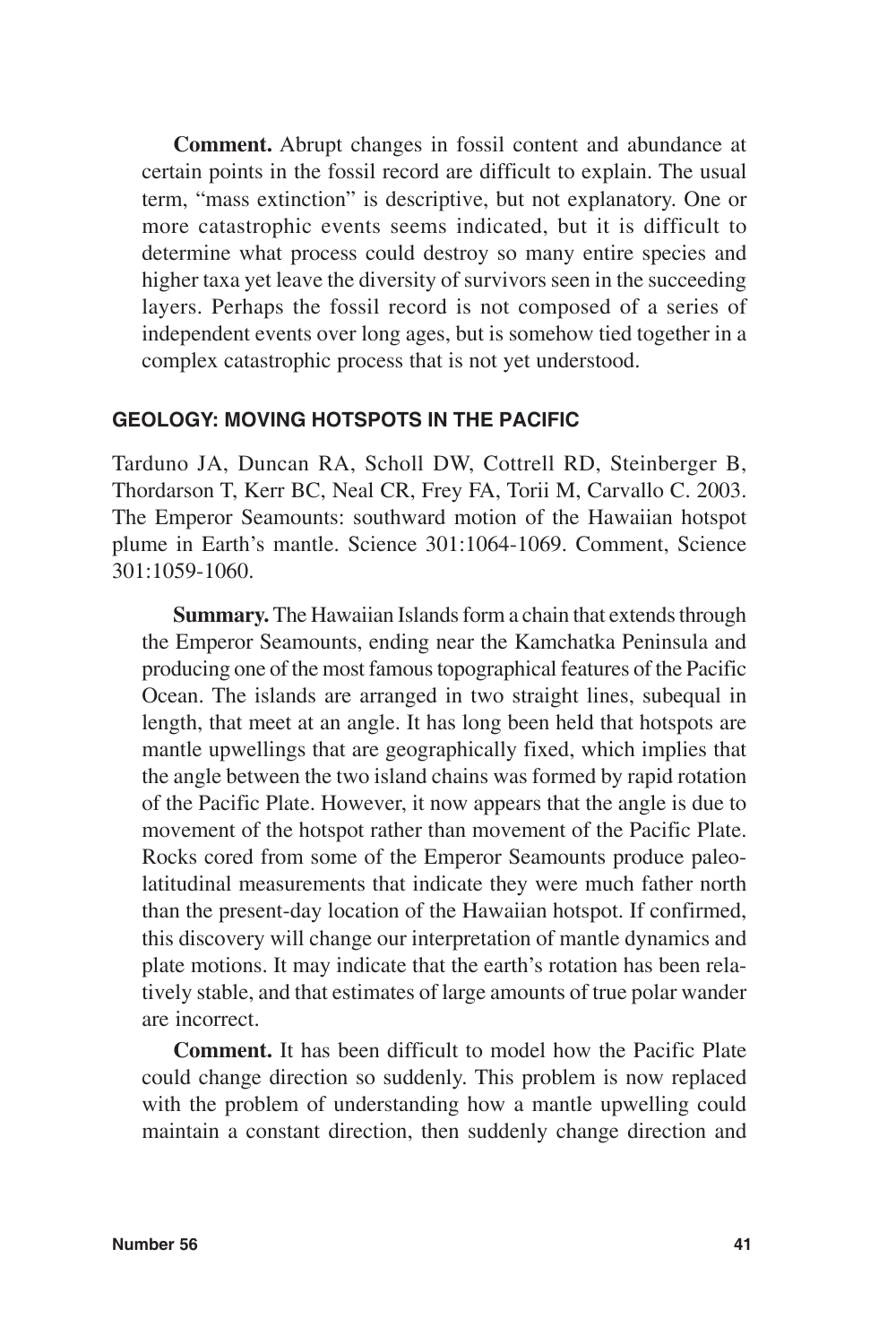maintain that direction. Perhaps there is some mechanism yet to be discovered to account for these islands chains.

# **GEOLOGY: TRENDS IN CARBONATES**

Kiessling W, Flugel E, Golonka J. 2003. Patterns of Phanerozoic carbonate platform sedimentation. Lethaia 36:195-226.

**Summary.** Carbonate deposits in shallow marine water are known as carbonate platforms. A survey of carbonate platform characteristics through the geologic column reveals a number of trends (carbonate reefs are excluded from this study). Trends include an increase in the range of inferred paleolatitude and a decrease in the relative cover of equatorial shelves. Paleozoic carbonate platforms were generally much larger than those of the Mesozoic and Cenozoic. Platform composition also changes through the geologic column. Microbial and peloidal carbonates generally decline from the Cambrian to the present. Foraminifera became important constituents of carbonate platforms in the Carboniferous, and contributed variably upward through the sedimentary column. Echinoderms are important contributors to carbonate platforms from the mid-Paleozoic to the mid-Mesozoic, being mostly replaced by molluscs in the Upper Mesozoic and Cenozoic. Mass extinctions seem to have no predictable effect on development of carbonate platforms.

**Comment.** Global flood models need to account for trends in geochemical patterns and accumulation of sediments in addition to the ecological successions. Development of a global model of earth history will be facilitated by extensive data bases such as represented here.

# **HUMAN ANCESTRY: MITOCHONDRIAL EVE IN DOUBT**

Kraytsberg Y, Schwartz M, Brown TA, Ebralidse K, Kunz WS, Clayton DA, Vissing J, Khrapko K. 2004. Recombination of human mitochondrial DNA. Science 304:981.

**Summary.** Human mitochondrial DNA (mtDNA) was once thought to be exclusively maternally inherited and thus not subject to recombination. This assumption was called into question by Adwadalla et al.<sup>1</sup> on the basis of apparent linkage disequilibrium evident in human and ape mtDNA. In an earlier paper Schwarts and Vissing reported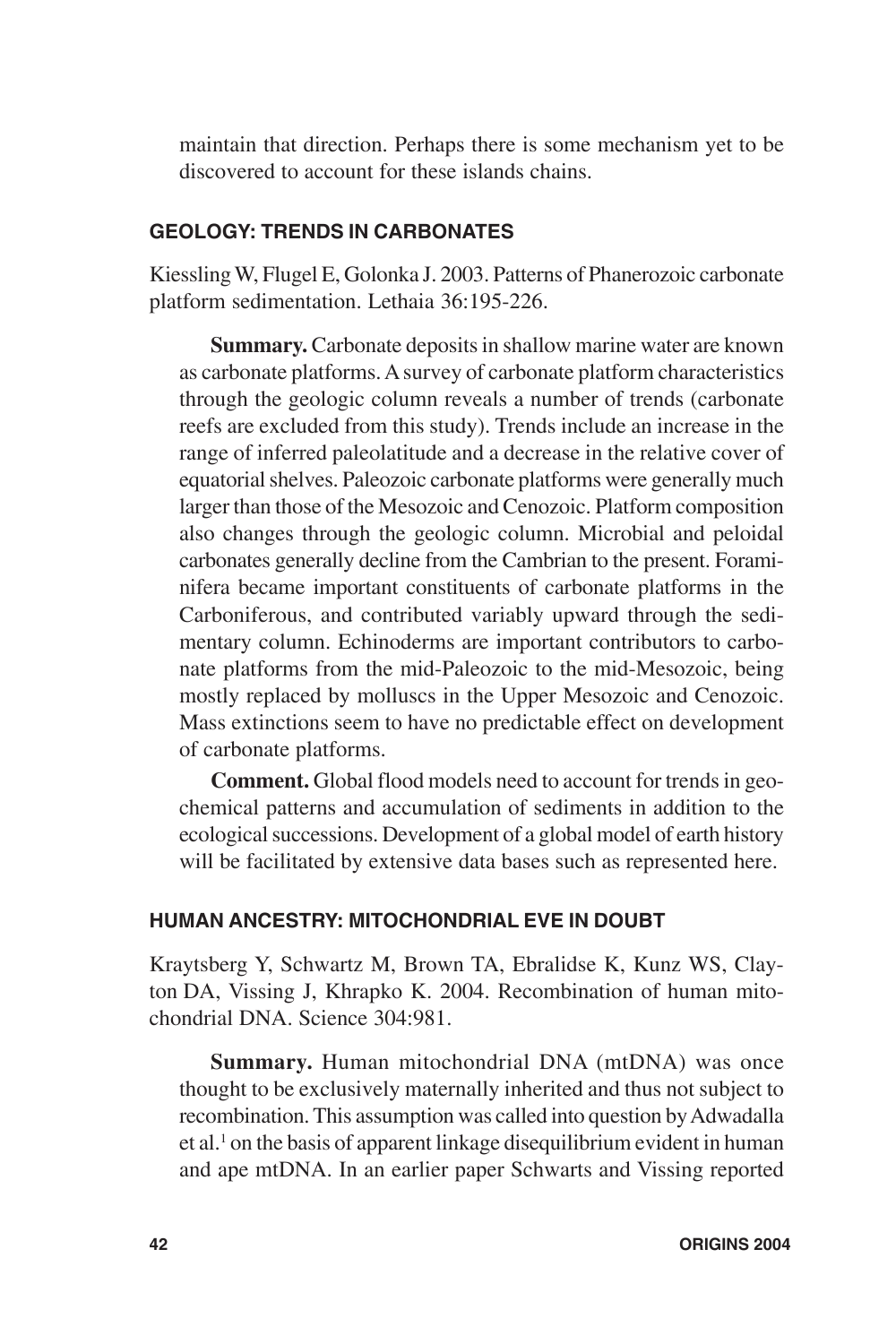on a human with paternally inherited as well as maternally inherited mitochondria.2 In this paper Kraytsberg et al. build off the earlier Schwarts and Vissing paper and demonstrate that mtDNA in this individual with a mixed population of maternal and paternal mitochondria experienced a high rate of recombination. In addition they were able to show that sites of recombination are concentrated in certain "hotspots" within the mitochondrial genome.

Comment. In 1987 Cann, Stoneking and Wilson<sup>3</sup> created a storm of controversy after proposing that, on the basis of mtDNA all humans can be traced back to a single woman, "Mitochondrial Eve," who lived in Africa about 200,000 years ago. Much of the controversy revolved around how their data were analyzed, but little criticism seems to have focused on the assumptions of maternal inheritance and lack of recombination in mtDNA. While biblical creationists took some comfort in the idea that science has shown that we all share a common female ancestor, they were not pleased with the date placed on "Mitochondrial Eve." Interestingly, paleoanthropologists were equally discomforted over the dating of "Mitochondrial Eve" but for them the problem was that she was not old enough as they claimed that the last human common ancestor must have lived on the order of 1,000,000 years ago. In addition, the human evolution camp was split into two factions, one that believed humans arose from multiple origins and another that believed humans arose from a single source in Africa. Those who believed in multiple origins did not take lightly the news that molecular data supported the "out of Africa" theory.

Since publication of the Cann, Stoneking and Wilson paper, controversy has raged about the very concept that mitochondrial Eve, a single human female ancestor, could exist.<sup>4</sup> What Kraytsberg et al. have shown is that much of this controversy was predicated on faulty assumptions. A careful reading of the original Cann, Stoneking and Wilson paper shows that the assumption of maternal inheritance was based on work done with cows,<sup>5</sup> not humans. Kraystberg et al. have dealt the final blow to the second assumption, that there is no genetic recombination in human mtDNA. This calls into question all papers reporting research done under this faulty assumption and serves as a cautionary tale for those who were once overly impressed by the weight of molecular data in informing human history. (TS)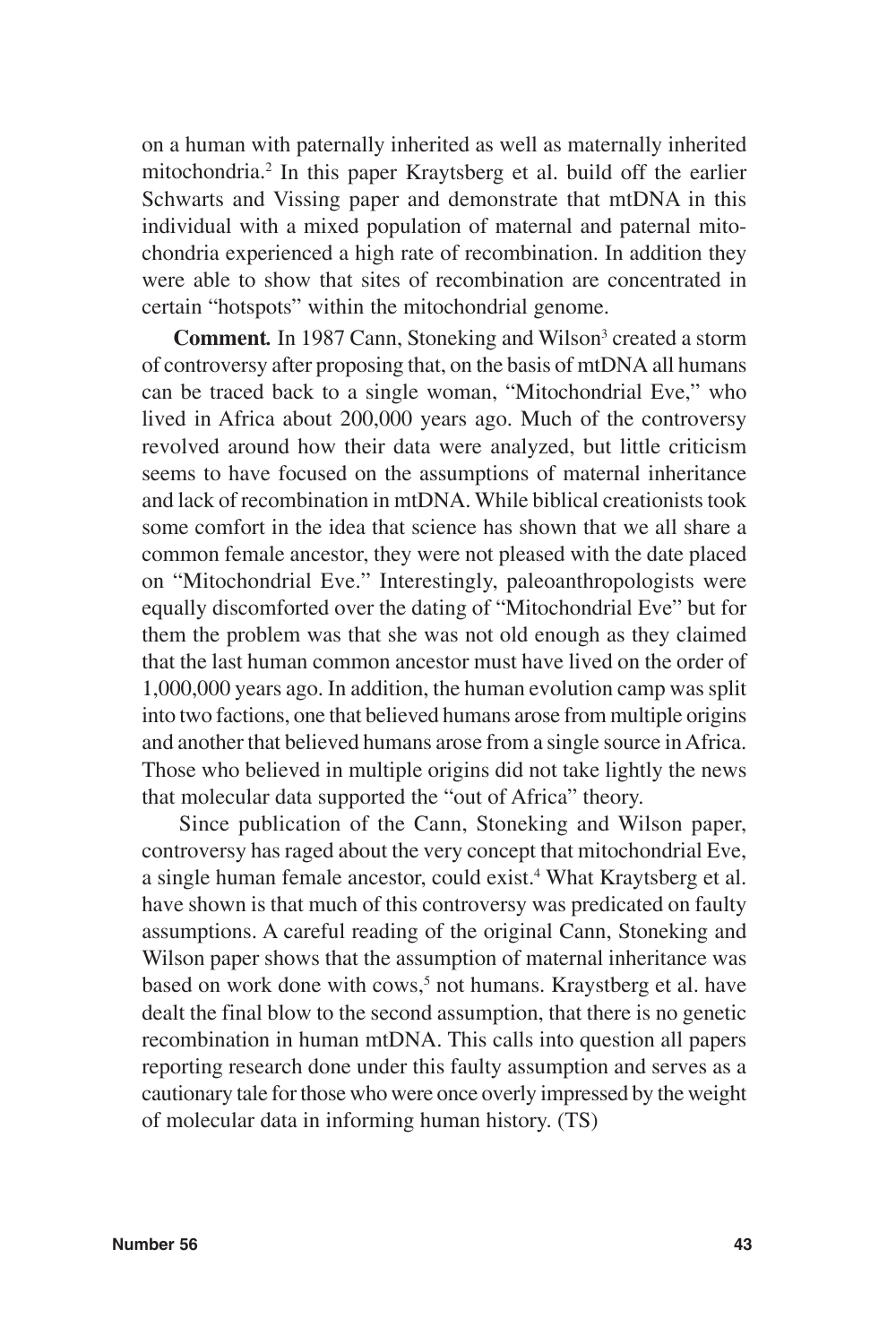#### **ENDNOTES**

- 1. Awadalla P, Eyre-Walker A, Smith JM. 1999. Linkage disequilibrium and recombination in hominid mitochondrial DNA. Science 286(5449):2524-2525.
- 2. Schwartz M, Vissing J. 2002. Paternal inheritance of mitochondrial DNA. New England Journal of Medicine 22;347(8):576-80.
- 3. Cann RL, Stoneking M, Wilson AC. 1987. Mitochondrial DNA and human evolution. Nature 325:31-36.
- 4. For examples see: (a) Ayala FJ. 1995. The myth of Eve: molecular biology and human origins. Science 270(5244):1930-6; (b) Gibbons A. 1993. Mitochondrial Eve refuses to die. Science 259(5099):1249-50; (c) Gibbons A. 1992. Mitochondrial Eve: wounded, but not dead yet. Science 257(5072):873-5; (d) Lewin R. 1987. The unmasking of mitochondrial Eve. Science 238(4823):24-6.
- 5. Olivo P, Van de Walle MJ, Laipis PG, Hausirth WW. 1983. Nucleotide sequence evidence for rapid genotypic shifts in the bovine mitochondrial DNA D-loop. Nature 306:400-402.

#### **HUMAN ANCESTRY: MOST RECENT COMMON ANCESTOR**

Rhode DLT, Olson S, Chang JT. 2004. Modeling the recent common ancestry of all living humans. Nature 431:562-566.

**Summary.** The number of ancestors of all living people increases at a rate of  $2<sup>n</sup>$  with each preceding generation where n represents the number of generations. Thus each individual has 2 parents, 4 grandparents, 8 great grandparents and so on. A similar phenomenon applies to the descendents of each generation although it is harder to model as the number of offspring from any union is difficult to predict. Given the exponential rate at which ancestors increase, if one goes back enough generations, the number of ancestors they have will approximately equal the number of living people at that time. In reality, however, there are complicating factors among which non-random mating between groups figures highly. Rhode et al. show that even given reasonable assumptions and correction for what is known about the history of human populations, the most recent common ancestor (MRCA) of all humans most probably lived in the relatively recent past and quite possibly since the time of Christ.

A differentiation is made between the most recent common genealogical ancestor of all humans and the most recent time in which all currently living people have exactly the same set of ancestors; the identical ancestors (IA) point. This IA point is more ancient than the time of the MRCA, but still surprisingly recent according to the model of Rhode et al. who suggest dates substantially lower than 6,000 years and possibly as recent as 2,158 BC.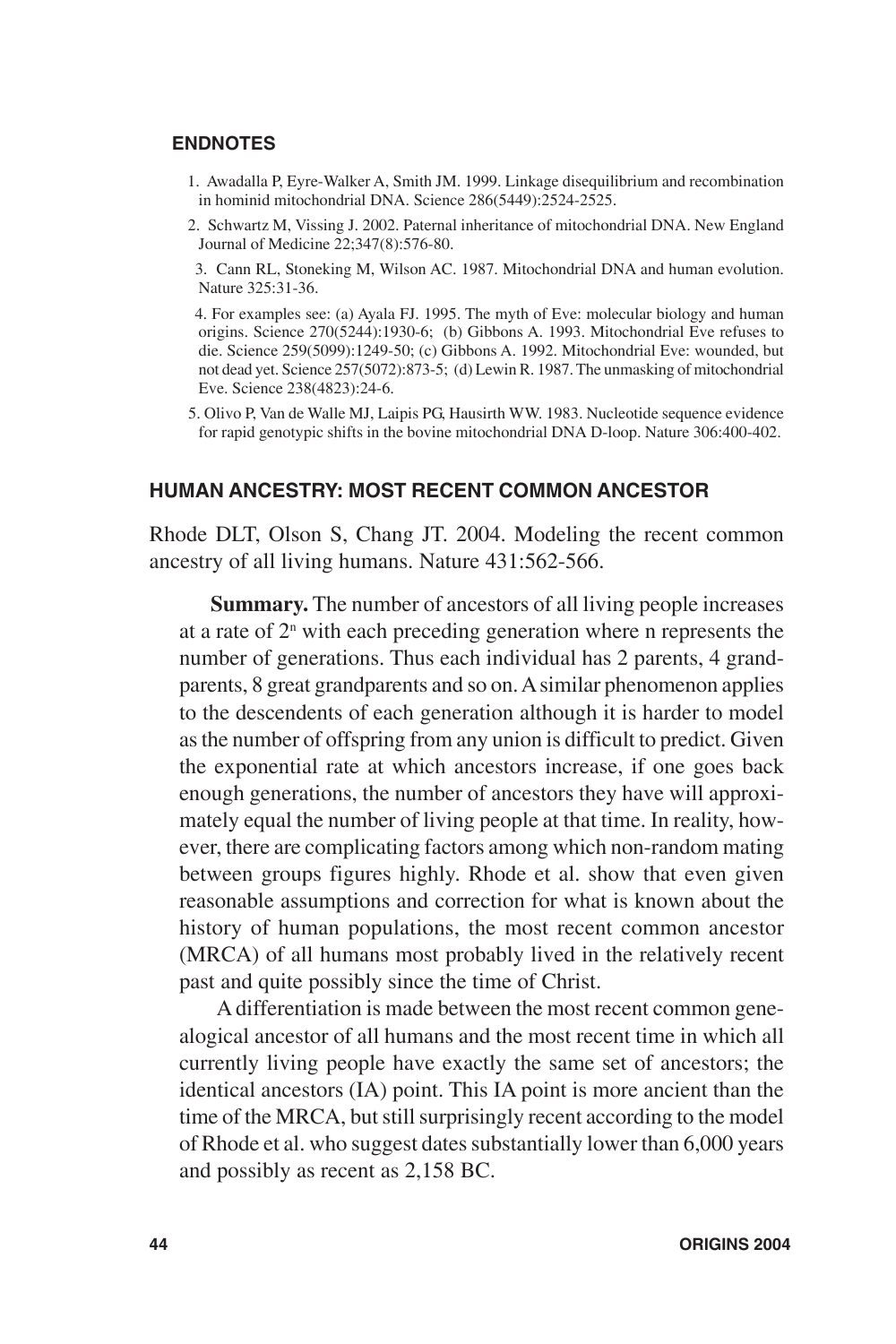**Comment***.* It is possible to misinterpret the results of this paper as showing the Biblical Adam and Eve, or Noah and his wife, sons and daughters in law lived in the recent past. This is not what this paper is saying. However, Rhode et al. do show the feasibility of recent common ancestry of all humans and suggests a tighter genealogical link between all people than previously supposed. (TS)

#### **MOLECULAR EVOLUTION: FALSE PSEUDOGENE**

Hirotsune S, Yoshida N, Chen A, Garrett L, Suglyama F, Takahashi S, Yagami K-I, Wynshaw-Boris A, Yoshiki A. 2003. An expressed pseudogene regulates the messenger-RNA stability of its homologous coding gene. Nature 423:91-96. Comment, Nature 423:26-27.

**Summary.** Studies of abnormalities associated with a gene transplant led to the discovery that a pseudogene functions in regulating its functional counterpart. The gene Makarin1 is found on mouse chromosome 6, and is thought to encode an RNA binding protein. It has a pseudogene, named Makorin1-p1, on chromosome 5. A "sexlethal" *Drosophila* gene was randomly inserted into the mouse DNA, in one case inserting into the pseudogene, resulting in developmental abnormalities. Detailed study revealed that only the paternal pseudogene is expressed as RNA, and that it functions to stabilize the Makarin1 protein. Thus, disruption of the pseudogene reduced expression of the functional gene, resulting in the abnormalities. Thus, both the functional gene and the pseudogene are necessary for normal development, and neither gene can function without the other. This is the first time a pseudogene function has been identified. The number of human pseudogenes (about 20,000) is quite large compared to the number of functional genes (about 30,000 to 50,000). This research suggests the possibility that a role in gene regulation may be a common feature of pseudogenes.

**Comment.** It would be ironic if pseudogenes, which have been claimed as evidence against design, should turn out to suggest further evidence in favor of design by providing another layer of complexity in gene regulation. However, there are different classes of pseudogenes, and it should not be assumed that this research implies all pseudogenes have a function. Degeneration is implicit in creation theory, and it should not be surprising if genes have degenerated.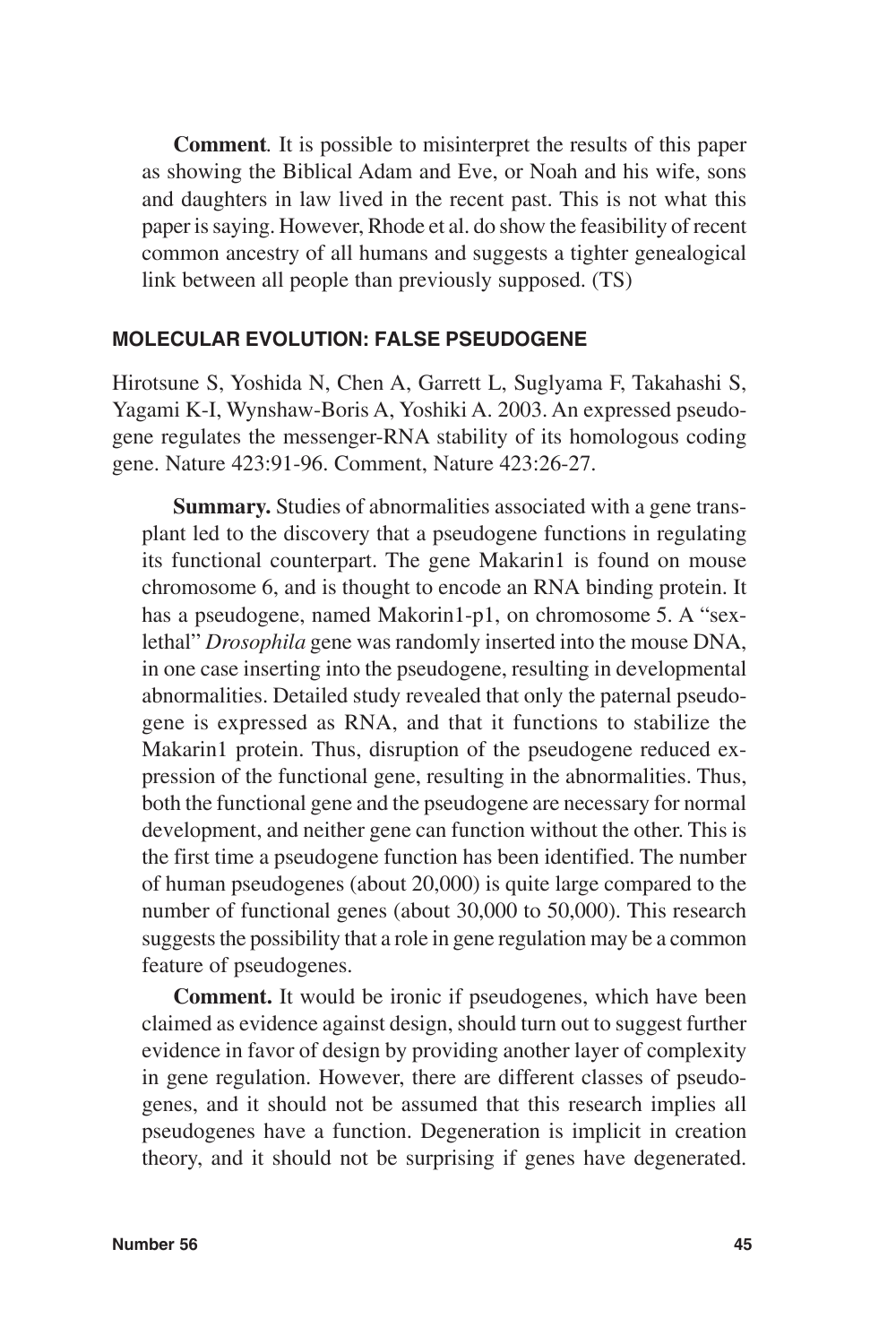This research should remind us to be cautious in accepting scientific claims, especially when tempted to extrapolate beyond the data.

# **MOLECULAR EVOLUTION: MUTATION RATES AND STRESS**

Bjedov I, Tenaillon O, Gerard B, Souza V, Denamur E, Radman M, Taddei F, Matic I. 2003. Stress-induced mutagenesis in bacteria. Science 300:1404-1409. Note Science 300:1382-1383.

**Summary.** Different strains of bacteria differ in their mutation rates. When nutrient supply is limited in culture, natural selection favors those strains with elevated mutation rates. Bacterial colonies allowed to reach starvation showed a mutation rate increased ten to 100 times over the typical rate. The explanation seems to be a decrease in activity of the mismatch repair system, allowing an increase in the number of mutations. Stress-induced mutations may provide greater genetic variation, increasing the probability that a favorable mutation will occur and increase the survival chances of the population.

**Comment.** Increased mutation rate would provide more genetic variation for natural selection, and might increase the possibility of useful mutation. However, if the mutation rate goes too high, an error catastrophe could ensue, causing the population to crash. This could favor bacteria that have the capacity to increase their mutation rates during stress, but normally keep their mutation rates low. Increases in mutation rates due to stress have been reported from other organisms as well, suggesting that genetic variability might be higher than average during stressful conditions such as might follow a catastrophe. This effect might help explain the rapid rate of variation and speciation that seems to have occurred after the Genesis flood.

# **MOLECULAR EVOLUTION: NATURAL SELECTION TOWARD EXTINCTION?**

Buckling A, Wills MA, Colegrave N. 2003. Adaptation limits diversification of experimental bacterial populations. Science 302:2107-2109. Note, Science 302:2074-2075.

**Summary.** Bacteria grown in culture bottles diversified into three types in a nutrient-rich medium. The three types were spatially separated and considered to be specialized with respect to the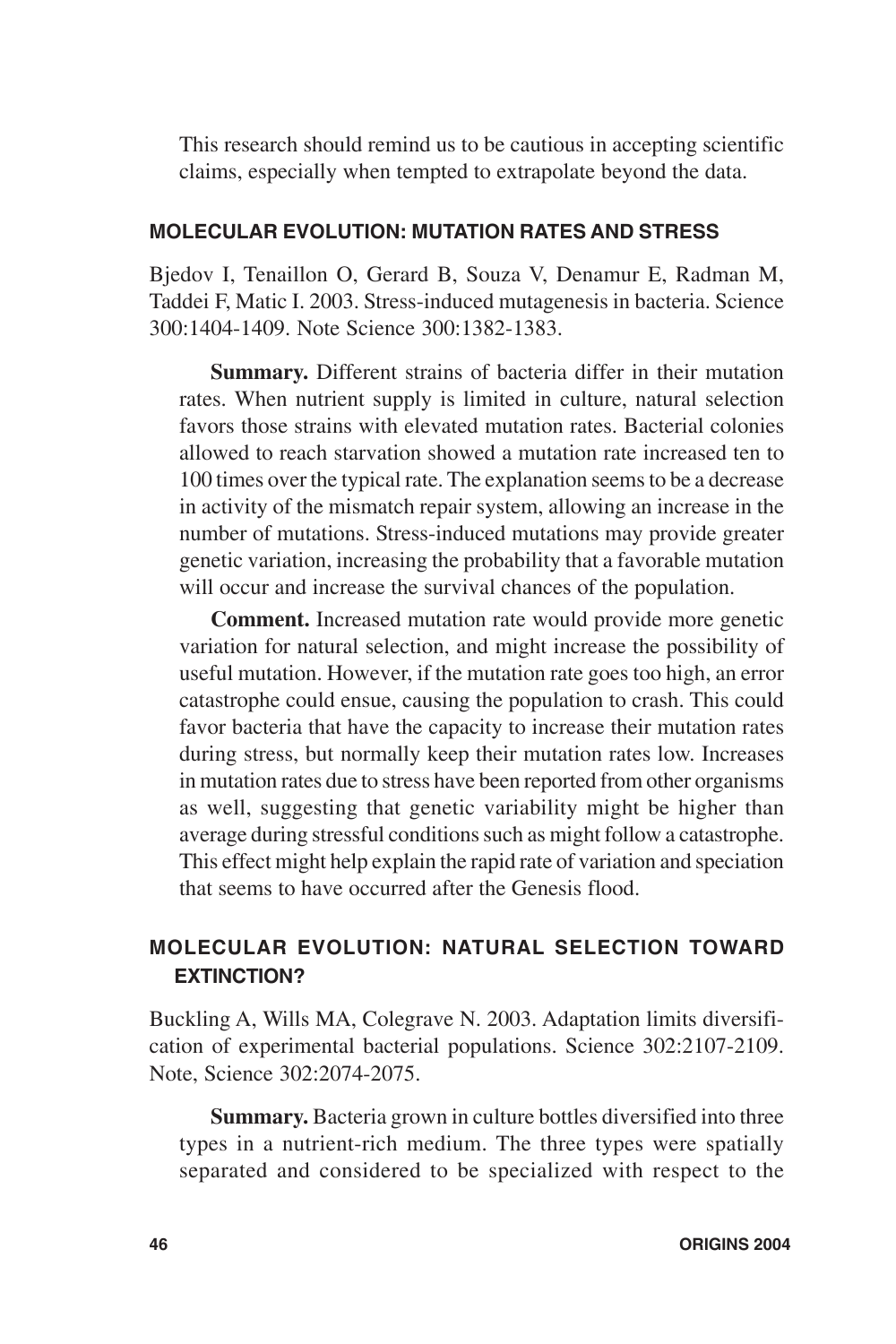generalized ancestral type. A total of six sequential cultures were prepared, selecting one of the specialist types in each case, and the ending culture was tested for its response to the nutrient-rich culture bottle as in the beginning. The final cultures were able to out-compete the ancestral type, showing they had increased in fitness. However, the number of different genotypes decreased as the experiment progressed, showing a genetic loss of ability to diversify. It seems that specialization came at the expense of variability.

**Comment.** This seems to support the suggestion of some creationists that natural selection may improve fitness for specific environments, but does so at the loss of genetic flexibility. This may be due to loss of certain alleles that have lowered value in the specified environment, resulting in a purifying selection. It does not require, or even suggest, that new genetic information has been produced.

# **PALEONTOLOGY: CHINESE FLYING DRAGON**

Xu X, Zhou Z, Wang X, Kuang X, Zhang F, Du X. 2003. Four-winged dinosaurs from China. Nature 421:335-340.

**Summary.** A fossil dinosaur with four wings was discovered in Liaoning Province, China. The fossil, named *Microraptor*, is classified in the family Dromaeosauridae, and was found in the lower Cretaceous Jiufotang Formation. The skull is in poor condition, but the organism may have been a predator. It appears to have had feathers not only on the forelimbs, but also along the hindlimbs and tail, giving the appearance of a four-winged, gliding dinosaur. This is interpreted as a possible evolutionary stage in the development of flight in birds.

**Comment.** This remarkable fossil gives evidence of a rich biodiversity that has no modern survivors. *Confuciusornis,* a true bird with modern feathers, a pair of wings, and overall avian characteristics, is found in the same geological formation. The four-winged fossils, as noted in a commentary in *Science* 299:491, are not ancestral to modern birds.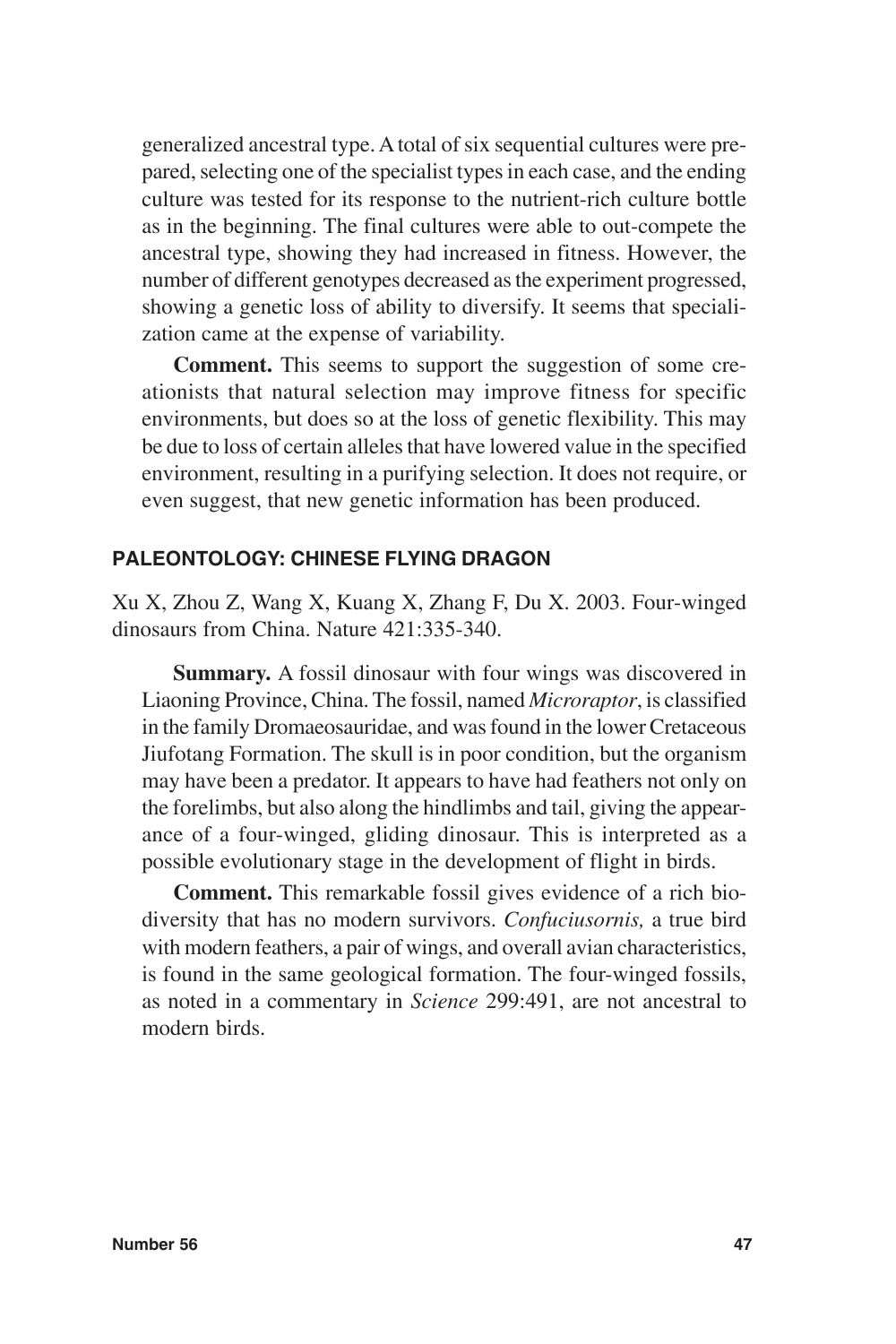## **PALEONTOLOGY: DIVERSITY TRENDS**

Lockwood R. 2003. Abundance not linked to survival across the end-Cretaceous mass extinction: Patterns in North American bivalves. Proceedings of the National Academy of Sciences (USA) 100:2478-2482.

**Summary.** Experience with living species indicates that rare species are more likely to suffer extinction than are abundant species. Not much attention has been given to the question of whether this relationship holds in the fossil record. This paper reports on a study of more than 100 subgenera of end-Cretaceous (Maastrichtian) bivalves, with the conclusion that abundant subgenera were just as likely to go extinct as rare subgenera. Neither body size nor feeding mode could be shown to affect survival probability. Survival through a mass extinction must be controlled by factors other than the factors controlling survival in more ordinary times.

**Comment.** The lack of relationship between abundance and survival seems counter-intuitive, and adds to the enigma of mass extinctions. Whatever physical process that resulted in fossilization and extinction of these taxa must have been global and catastrophic.

# **PALEONTOLOGY: DIVERSITY TRENDS AND PULL OF THE RECENT**

Jablonski D, Roy K, Valentine JW, Price RM, Anderson PS. 2003. The impact of the Pull of the Recent on the history of marine diversity. Science 300:1133-1135.

**Summary**. The number of fossil genera generally trends upward through the geologic column, dramatically so through the Cenozoic. One explanation for the increase in numbers of genera is that counts of fossil genera from the upper part of the record are inflated by knowledge of living species that are missing from the incomplete fossil record. This explanation is known as the "Pull of the Recent." However, a study of Pliocene and Pleistocene fossil bivalves revealed that 95% of living genera and subgenera have a fossil record in the Pliocene or Pleistocene. Thus the Pull of the Recent can account for no more than 5% of the trend toward increasing diversity through the Cenozoic. The increase in diversity appears to be real.

**Comment.** Bivalves are well studied, both in the fossil record and in modern environments. Thus, this study serves as a good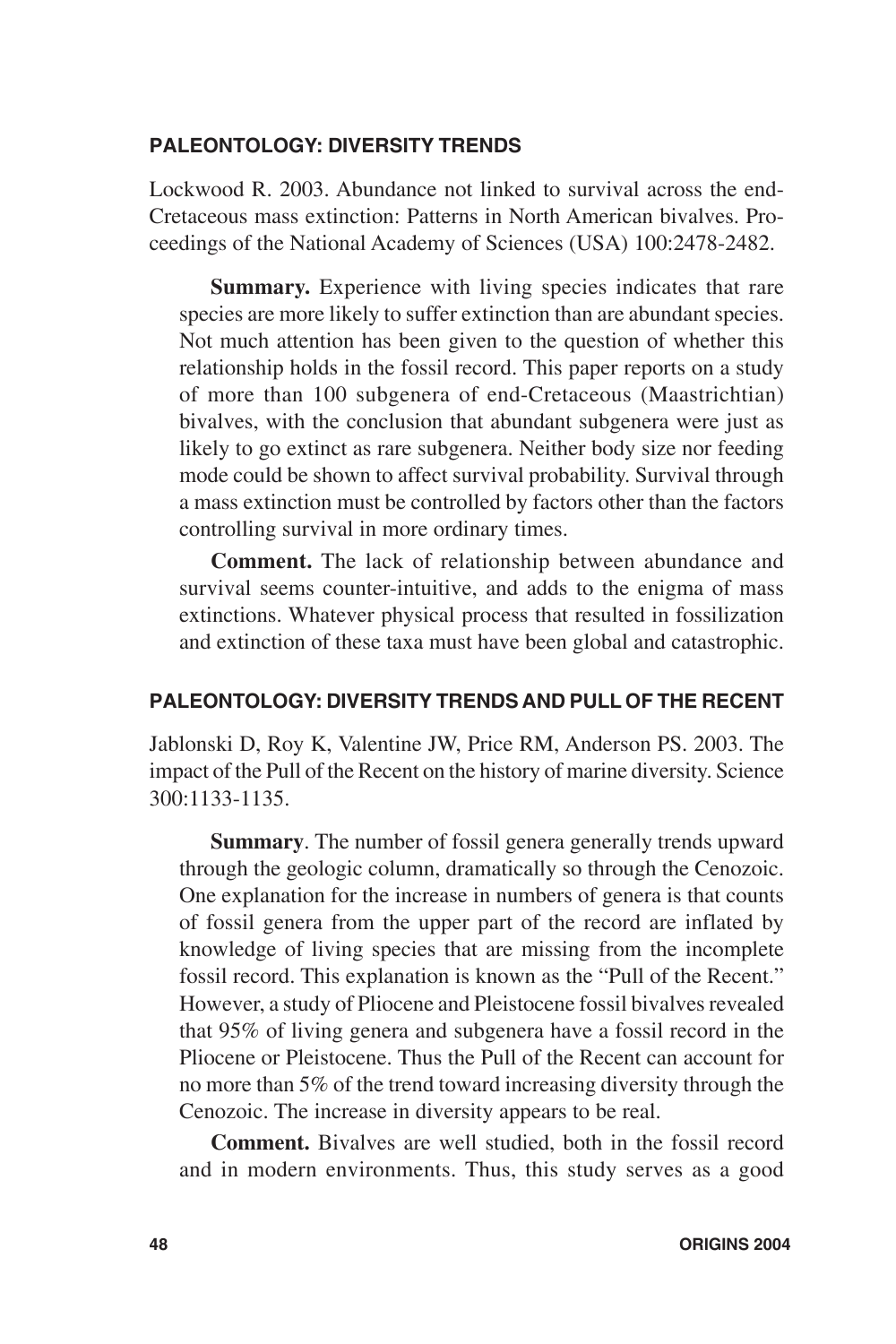indicator of the reliability of the fossil record for durably skeletonized taxa. It also is a reminder that biodiversity patterns in the fossil record can be no more accurate than the taxonomy on which they are based.

# **PALEONTOLOGY: FEATHERED THEROPODS**

Kundrát M. 2004. When did theropods become feathered? — evidence from pre-Archaeopteryx feathery appendages. Journal of Experimental Zoology (Mol Dev Evol) 302B:355-364.

Summary. In 1865 Hitchcock<sup>1</sup> described fossil footprints with associated impressions from the Lower Jurassic Turners Falls Formation of Massachusetts. In this paper Martin Kundrát reexamines these trace fossils (ichnia) and concludes that the impressions associated with the footprints were made by feathers on the abdomen of a theropod dinosaur. These "feathers" were filamentous structures distributed along pterylae (feather tracts) in the same way that feathers are distributed on the bodies of many modern birds. Much of Kundrát's argument relies on extrapolation from the appearance of feathers on modern emus and ostriches just prior to hatching.

**Comment.** Given recent evidence of an "explosion" of birds in the Upper Jurassic and Lower Cretaceous,<sup>2</sup> any evidence of earlier bird-like features, and especially feathers, is of interest. Unfortunately, Kundrát's argument follows a torturous path. To demonstrate that the organism that made the impression was a theropod requires him to "partly correct" at least one of his previous observations about this fossil. Further complicating the argument, he contradicts another author's published observation<sup>3</sup> and invokes wet feathers in the absence of rain. In addition, the organism seems to have adopted a hard to imagine position in which most of it's weight rested on one side, the torso was raised off the ground and so was the tail. He also relies so strongly on evidence from the pre-hatched chicks of ostriches and emus that he runs dangerously close to invoking the "ontogeny recapitulates phylogeny" fallacy.

Kundrát appeals to Prum's evolutionary scenario for feathers<sup>4</sup> in which the second stage produces a simple tuft. These tufts then would be the "feathers" that produced the impressions visible on this fossil. If Kundrát's interpretation is correct, it does seem remarkable that modern looking pterylae would be present along with "proto" feathers.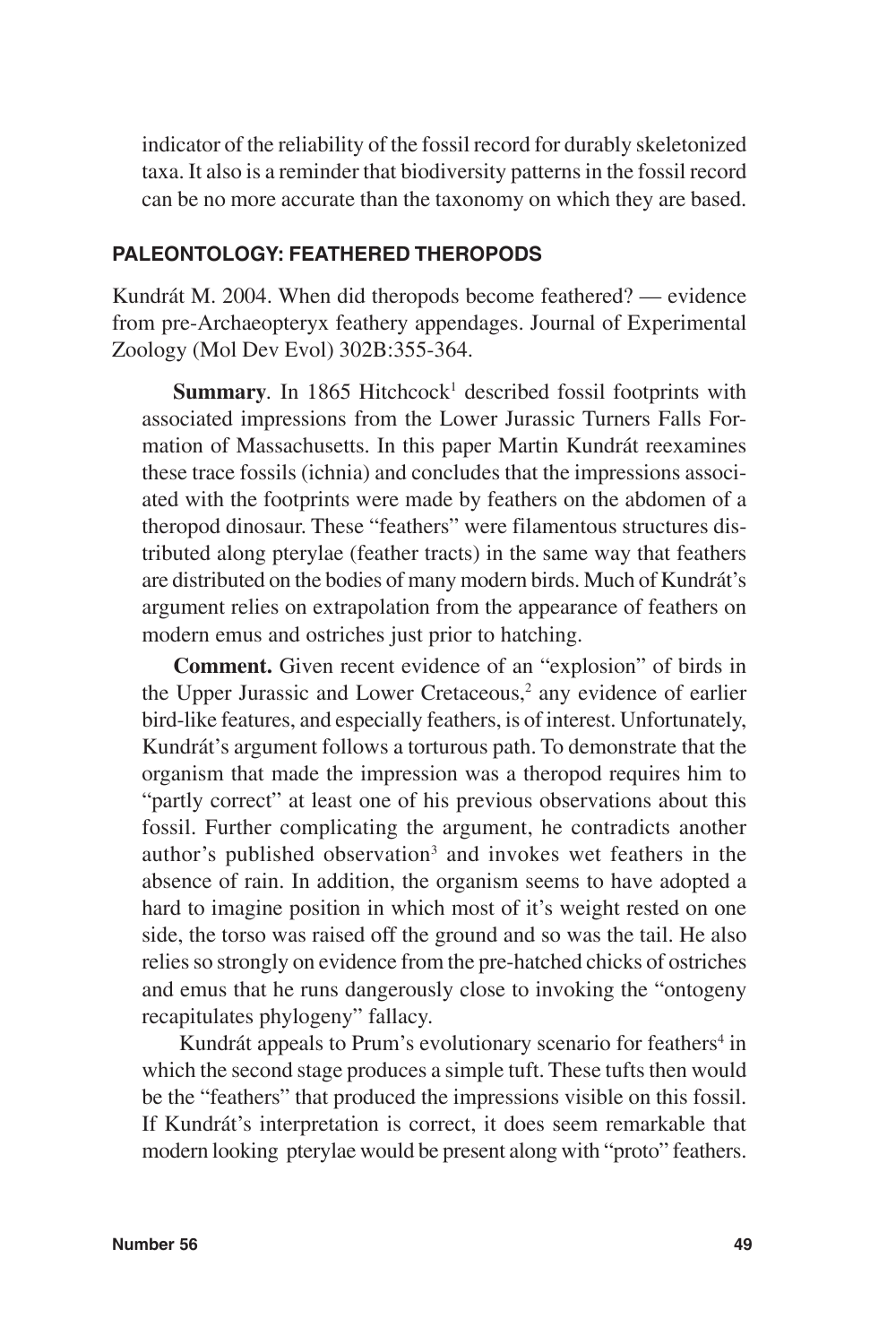Given the convoluted nature of the argument made in this paper, these fossils do not appear to be particularly strong evidence in support of either Prum's scenario or of the early evolution of feathers. If Kundrát's interpretation is correct, it presents a problem in the timing of feather evolution; the earlier feathers of any type appear, the greater the difficulty in explaining their origin given the reduced time available for their evolution. On the other hand, evolving feathers earlier does allow time for the specialization of feathers found on fossil birds in the Upper Jurassic and Lower Cretaceous. (TS)

#### **ENDNOTES**

- 1. Hitchcock E. 1865 (1963 reprint). Supplement to the ichnology of New England. A report to the Government of Massachusetts. Boston: Wright and Potter, State Printers.
- 2. Standish TG. 2004. Fossil birds. Geoscience Reports 37:1-5.
- 3. Gierlinski G. 1997. What type of feathers could nonavian dinosaurs have, according to an Early Jurassic ichnological evidence from Massachusetts? Przeglad Geologiczny 45:419- 422.
- 4. Prum R. 1999. Development and evolutionary origin of feathers. Journal of Experimental Zoology 285:291-306.

#### **PALEONTOLOGY: SPECIALIZED INTERMEDIATES**

Clack JA, Ahlbert PE, Finney SM, Dominguez Alonso P, Robinson J, Ketcham RA. 2003. A uniquely specialized ear in a very early tetrapod. Nature 425:65-69.

**Summary.** *Ichthyostega* is an amphibian-like vertebrate with some features intermediate between fish and terrestrial vertebrates. The morphology of its ear region has been very difficult to interpret. Computer-assisted tomography (CAT scan) of new fossil material has revealed a highly specialized ear unlike that of either the fish or the tetrapods which it was thought to link evolutionarily. Gill bars indicate that *Ichthyostega* was primarily aquatic rather than terrestrial.

**Comment.** Distinct specializations that are not transitional between purported evolutionary ancestors and descendants disqualify *Ichthyostega* as a evolutionary link. Proposed evolutionary links are frequently either derived with respect to their supposed descendants, or simply divergent rather than ancestral.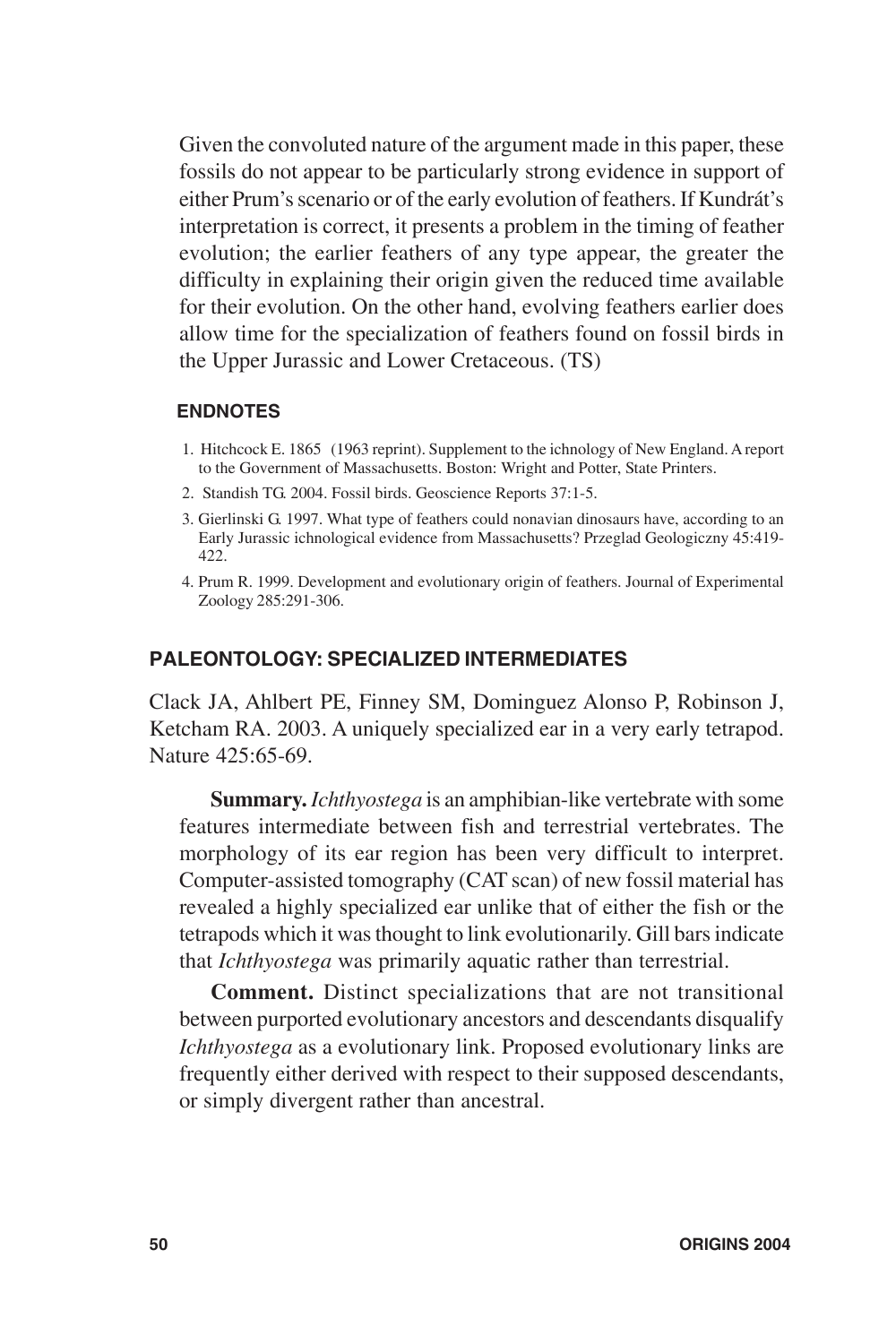# **PHYLOGENETICS: EVOLUTIONARY TREE REPLACED BY NET?**

Wolf YI, Rogozin G, Grishin NV, Koonin EV. 2003. Genome trees and the tree of life. Trends in Genetics 18:472-479.

**Summary.** Phylogenetic (evolutionary) trees are typically based on sequence comparisons of nucleotides or amino acids. Ribosomal RNA (rRNA) has probably been the most popular molecule for estimating phylogenetic trees, in part because it is relatively easy to sequence. However, trees based on different genes or proteins often produce conflicting trees. The advent of comparative genomics has added a new layer of complexity to the effort to produce phylogenetic trees, and has raised new questions about the reliability of phylogenies based on rRNA. Comparative genomics has indicated extensive lateral gene transfer and selective gene loss, particularly among prokaryotes. An extensive study of 28 protein families concluded that there was no reliable phylogenetic signal present after probable horizontal transfers were removed from the data set. Comparative genomics seems to produce consistent results when comparing closely related species, and consistently separates the major kingdoms of organisms, but seems difficult to interpret when comparing species with intermediate differences. The simple notion of a single Tree of Life that accurately portrays the evolutionary relationships of all species is probably "gone forever."

**Comment.** Construction of a single tree of life is the holy grail of evolutionary biology. Many types of data have been applied in efforts to construct such a tree, along with increasingly sophisticated methodology. Amino acid sequences, chromosomal banding patterns, DNA sequences, and now complete genome sequences have all been utilized, but the results remain contradictory and frustrating. It is interesting to note that consistent results are obtained with closely related species, but not at higher taxonomic categories. Perhaps this reflects reality — there is not a single tree, but a forest of trees representing multiple independent lineages, each of which has diversified within limits. The latter pattern would fit a model that includes an initial creation, with subsequent diversification.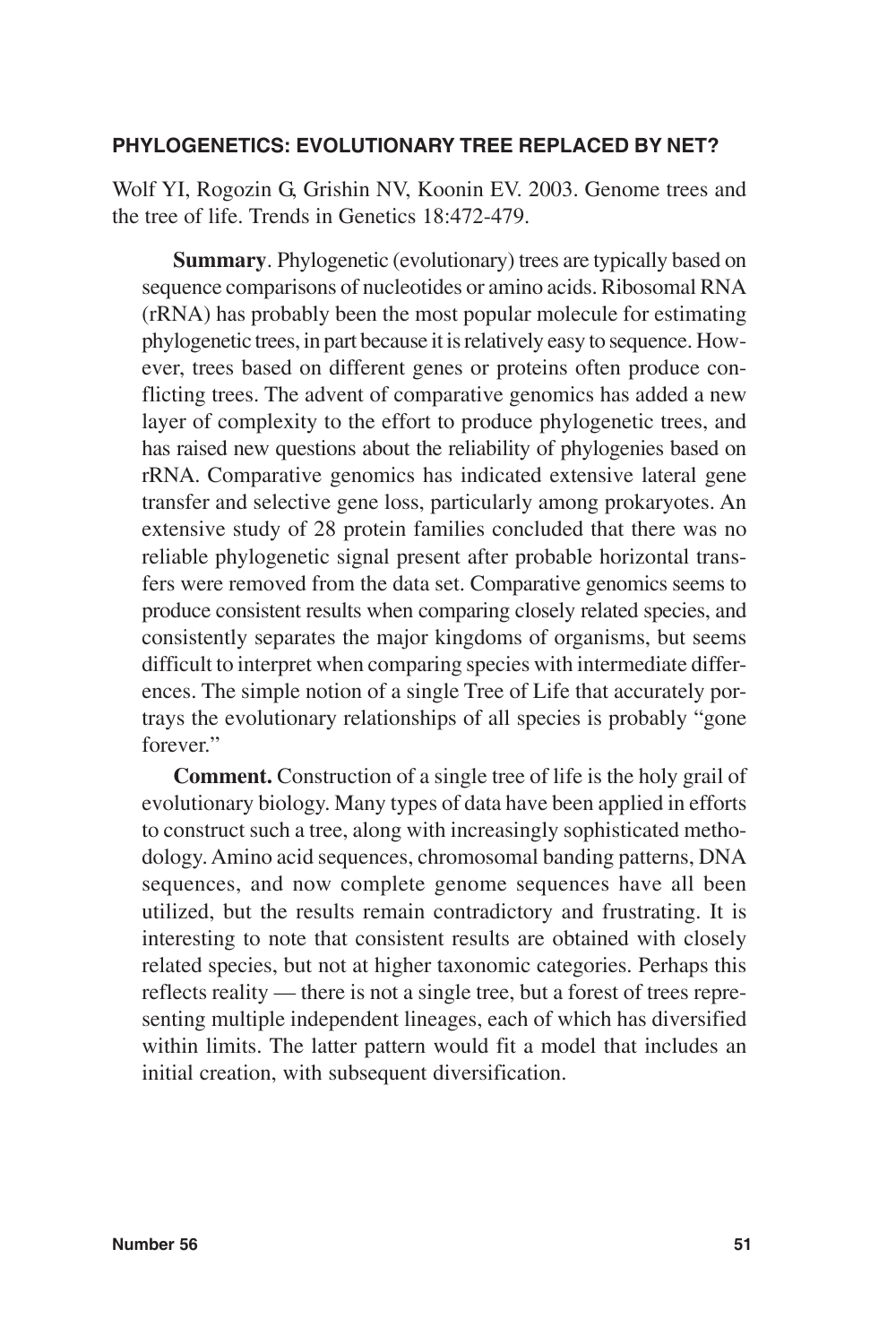## **PHYLOGENETICS: MANY GENES BETTER THAN ONE**

Rokas A, Williams BL, King N, Carroll SB. 2003. Genome-scale approaches to resolving incongruence in molecular phylogenies. Nature 425:798-804.

**Summary.** Gene sequences are often used to estimate the phylogeny of a group of species. Such studies are commonly plagued by conflicting phylogenies based on different genes. This problem was addressed by selecting 106 genes to develop a phylogeny for seven species of yeasts in the genus *Saccharomyces*. Results showed that phylogenies based on single genes were often in conflict, and there was no way to predict which genes would give more acceptable results. When all 106 genes were concatenated and analyzed, a single phylogenetic tree was recovered, which was the same using three different analytical methods. Further analysis revealed that consistent results could be obtained from concatenation of only twenty genes. This result should be tested in other groups of organisms.

**Comment.** Phylogenetic incongruence is well-known. This study involved a group of species in a single genus, and a common ancestry seems highly probable. However, it is difficult to be certain whether the phylogenetic tree recovered is the true tree. This might be expected if the group diversified rapidly from a single ancestral species, rather than sequentially and gradually. It would be interesting to test the hypothesis that species with independent ancestries might exhibit such a high level of incongruence among different gene phylogenies that no clear result could be obtained by concatenating the sequences.

# **POPULATION GENETICS OF MICE**

Pergams ORW, Barnes WM, Nyberg D. 2003. Rapid change in mouse mitochondrial DNA. Nature 423:397.

**Summary.** The title of this article is misleading in that mitochondrial DNA in the mice studied, *Peromyscus leucopus*, has not been documented to change. What has been documented is a change in frequency of three mitochondrial DNA haplotypes in populations of mice in the Chicago area. These three haplotypes — M, Mw and A — represent slightly different ways of coding for the same protein, cytochrome oxidase II. The protein products of the gene remain identical because different, but synonymous, codons are used.